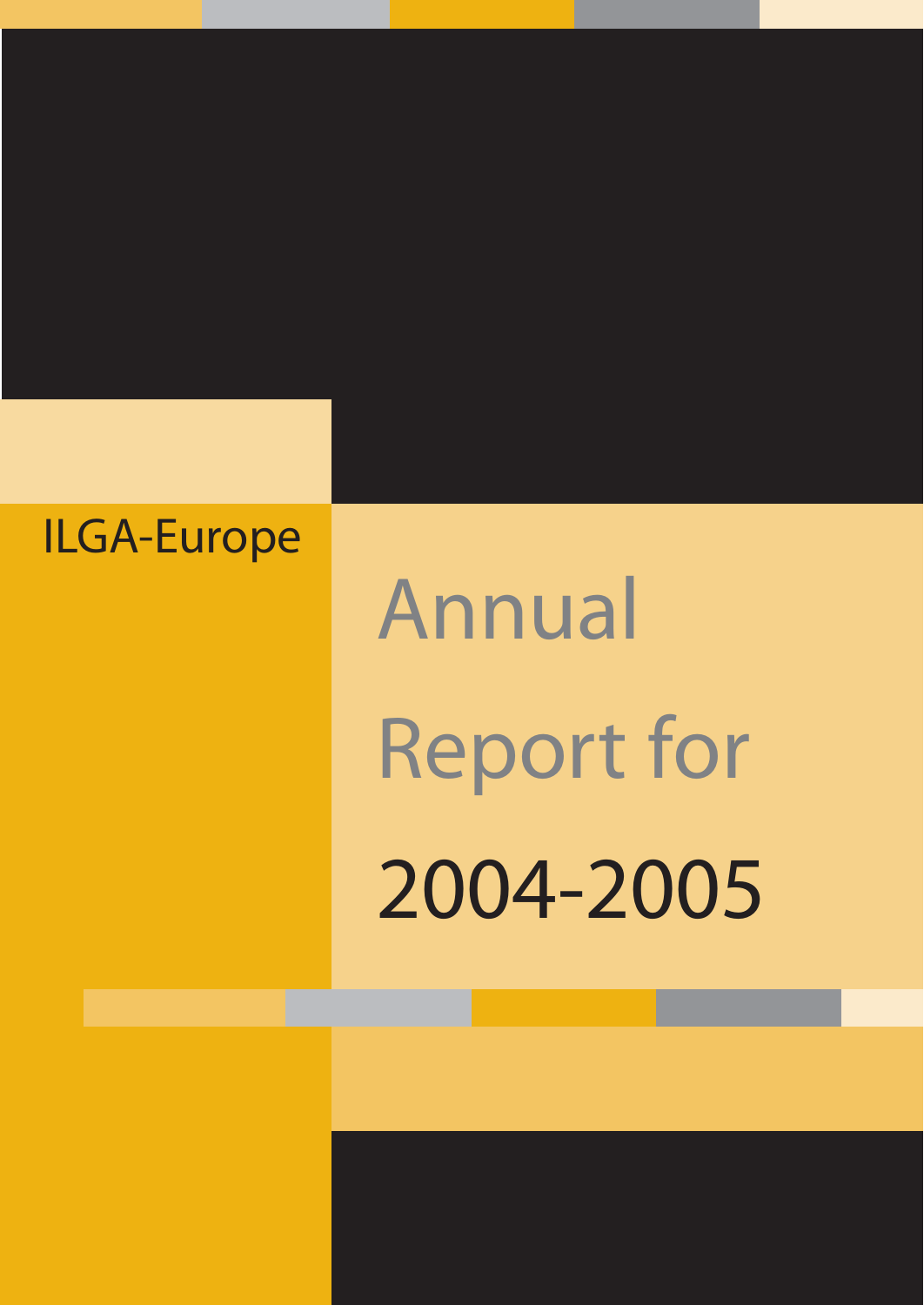

#### **The European Region of the International Lesbian and Gay Association**

avenue de Tervueren 94 1040 Brussels Belgium

**Telephone:** + 32 2 609 54 10 **Fax:** + 32 2 609 54 19

#### **info@ilga-europe.org www.ilga-europe.org**

Bank account # 310-1844088-10 ING Belgium ETT-Cinquantenaire Avenue de Tervueren 10 1040 Brussels Belgium IBAN BE41 3101 8440 8810 BAC (SWIFT): BBRUBEBB

**Layout:** Silja Pogule www.siljadesign.lv **Printer:** Sofadi www.sofadi.be

© ILGA-Europe Reproduction permitted, provided that appropriate reference is made to the source.



This Annual Report is published with the support of the European Commission - The European Union against discrimination. The information contained in this publication does not necessarily reflect the position or opinion of the European Commission.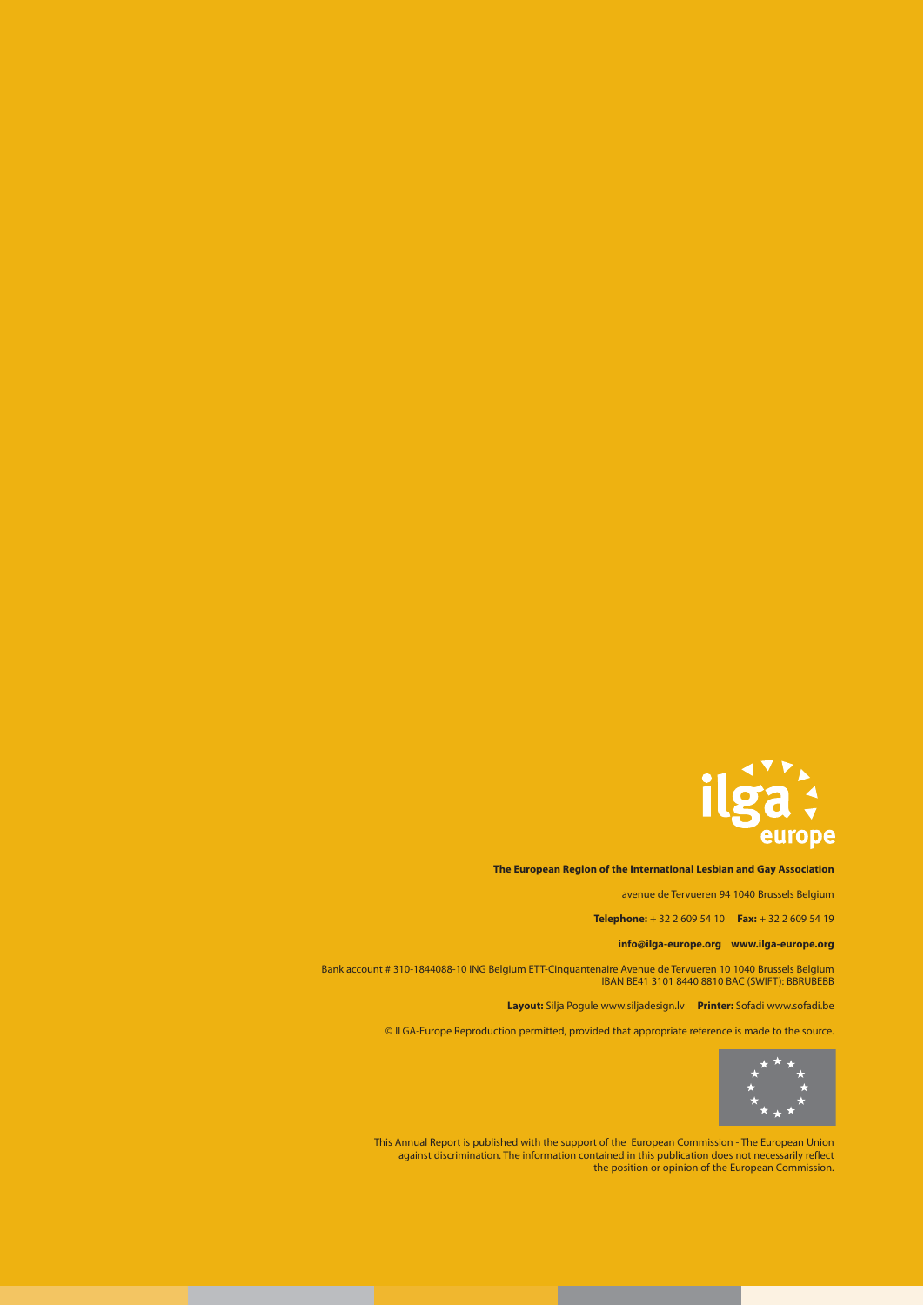## Content

| $\overline{\mathbf{2}}$ | Thanks and acknowledgements                                                                                                       |
|-------------------------|-----------------------------------------------------------------------------------------------------------------------------------|
| 6                       | Introduction                                                                                                                      |
| $\overline{\mathbf{z}}$ | Conditions during time span of the work programme                                                                                 |
| $\overline{7}$          | Strategic plan                                                                                                                    |
| 8                       | <b>Strategic objective 1:</b><br>increase recognition of fundamental human rights                                                 |
| 10                      | <b>Strategic objective 2:</b><br>work to facilitate greater integration in the labour market                                      |
| 11                      | <b>Strategic objective 3:</b><br>working towards full social inclusion, particularly with regards to access to goods and services |
| 12                      | <b>Strategic objective 4:</b><br>increase recognition of the diversity of family relationships                                    |
| 13                      | <b>Strategic objective 5:</b><br>strengthening capacity of member organisations                                                   |
| 14                      | <b>Strategic objective 6:</b><br>strengthening capacity of ILGA-Europe                                                            |
| 15                      | Board membership                                                                                                                  |
| 15                      | Board meetings and board officers                                                                                                 |
| 16                      | Board organisation                                                                                                                |
| 17                      | Staff of ILGA-Europe                                                                                                              |
| 18                      | Financial Report 2004                                                                                                             |
| 20                      | Calendar of meetings and events attended in 2004-2005                                                                             |

**24** List of publications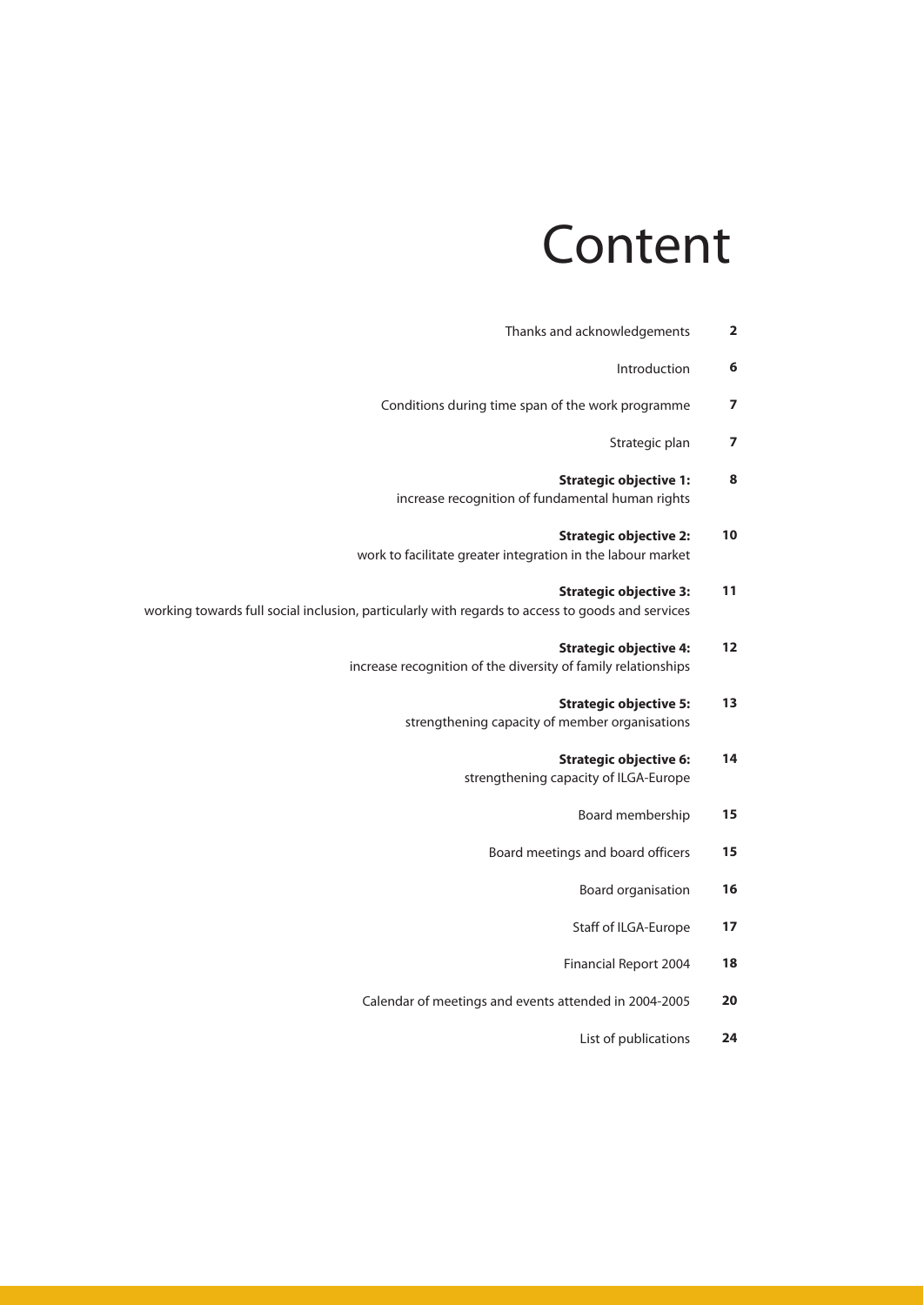### Thanks and acknowledgements

**ILGA-Europe membership, executive board and staff all undertake a tremendous workload in both voluntary and paid capacities. Without this work ILGA-Europe would not be in the position it is in today. Thanks to everybody for their tremendous contributions. Particular thanks go to the following:**

- \* **X** Steffen Jensen and the team of volunteers for the publication of the Euro letter;
- **\*** Mark Bell and Robert Wintemute for their regular advice and work on legal developments;
- \* Háttér Társaság a Melegekért for the work on the very successful Budapest conference 2004;
- **\*** Robert Simon and the Paris 2005 team for enormous work in making the Paris Conference such a success. In par-
- ticular, the fundraising by ILGA Paris 2005, funding from IBM and Marie de Paris towards the cost of the conference;
- **\*** The European Commission for continued core funding and for the support of the Anti-Discrimination Unit;
- **\*** The Sigrid Rausing Trust for its continued funding of our work on Eastern Europe, Council of Europe and Transgender Programmes;
- **\*** OSI New York for the Health Project funding and on-going support and networking;
- \* The Dutch Government for the funding of the joint project with COC on networking;
- **\*** All those who contributed to the Scholarships Angel Scheme:
	- **COC** Netherlands **David and Jonathan** - France **LLH** - Norway **Arcigay COG** (Milan) - Italy **LOS** - Switzerland **FELG** - Spain

### Special thanks

**In his election statement last year in Budapest, Nigel Warner said that he did not intend to stand again for the board. We want to take the occasion of this board report to say a special thank you to him for the many years he has devoted to ILGA-Europe, well knowing that no words can fully described all that he has done.**

Sometimes they say that one person cannot really make a difference. Well, it is not true, one single person can make an enormous difference, and that's exactly what Nigel Warner has made for ILGA-Europe. A great deal of the credit for where our organisation is today must be attributed to him. Instead of enjoying his well deserved retirement, Nigel has given up his time and a good deal of his private life to work tirelessly for ILGA-Europe, very often 6 or even 7 days a week, 8 hours or more a day. Without his immense contribution, his methodical approach to everything, his great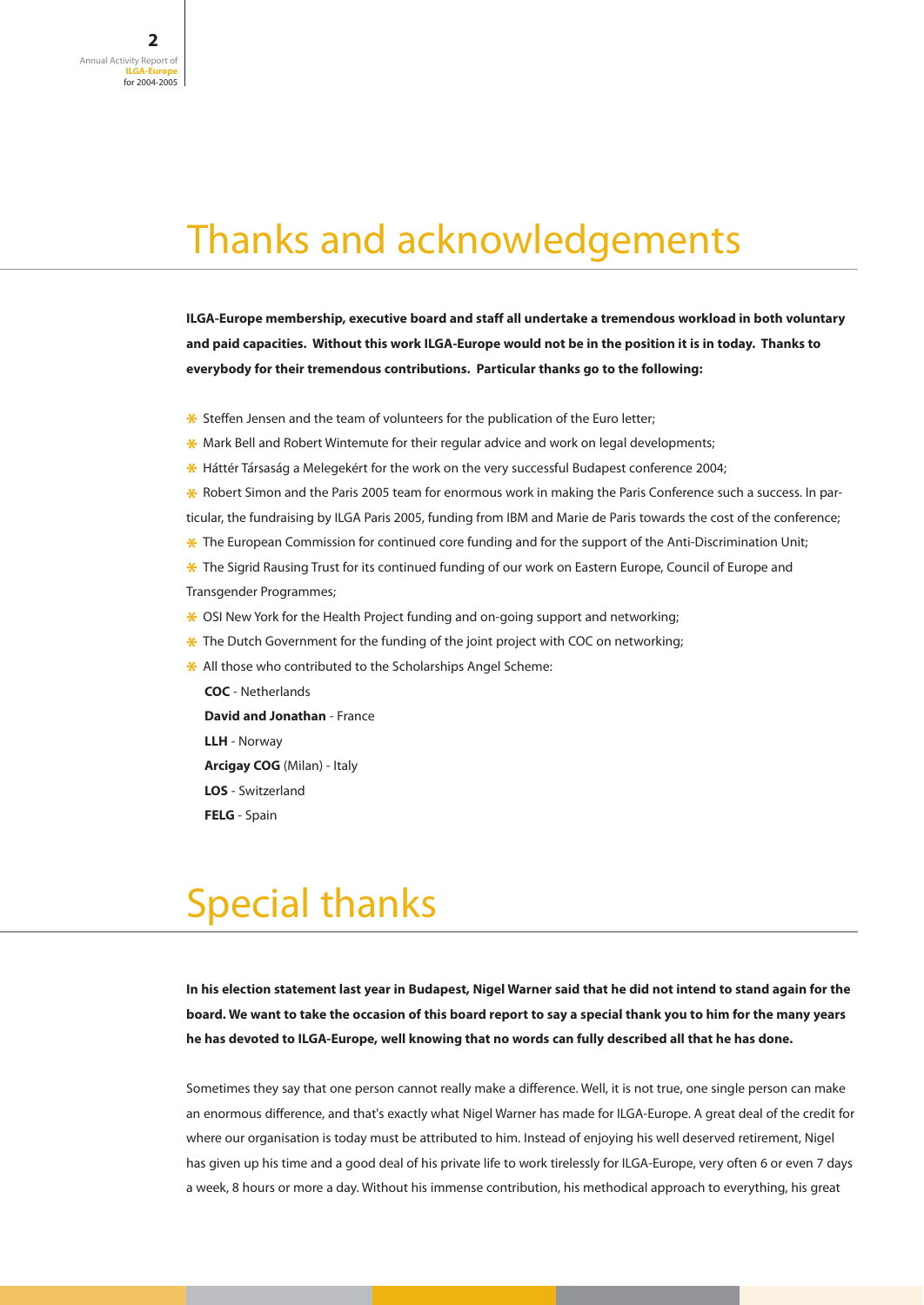patience, his continuous drive to achieve results, ILGA-Europe would not be today such a successful organisation, internationally recognised, and capable of making changes happen.

Nigel has helped ILGA-Europe through various stages of its development towards today's much stronger and more stable position. Now that, thanks to his work, it is time for another step forward, he is letting go of our hands and telling us that we can keep walking on, on our own - as any good parent would do when their children grow and it is time to let go of them.

So, with much regret, we give Nigel back to having a private life and to the love and care of his partner, who we are confident will offer him enjoyable hours of opera singing in place of the long hours of studying EU regulations, and will substitute the many travels to Brussels and to Strasbourg to the Council of Europe, with much more relaxing voyages in sunny Italy.

With all our esteem and affection, we give the sincerest of our thanks to Nigel.

**The Executive Board of ILGA-Europe**

### Foreword

**This** *Annual Activity Report* **is the report from the Executive Board to our members on the activities of the staff and the board in relation to the Work Programme approved by the Budapest conference in October 2004. It covers the period between the Budapest conference and our Paris conference in October 2005.**

This has been a period of significant development for the organisation, following the discussions at Budapest on the development of a Strategic Plan so as to enable the organisation to take strategic directions and move forward in a planned manner over a longer period of time than previously (3 years rather than 1 year). This report relates our activities to the work programme approved at Budapest but is different from previous Activity Reports to reflect the transition, as explained in the introduction, from annualised work programmes to a strategic plan with identified performance indicators. We have of course continued to give account of our activities and developments in the *Newsletter* and the *Euro-letter* as they have occurred.

There have been a number of changes in our staff team and the board during the year. Having welcomed the arrival of Patricia Prendiville as our Executive Director, and of Juris Lavrikovs as Information and Communications Officer last October, we have sadly had to say goodbye to three staff during the year - Don Bisson, Director of East Europe, Council of Europe and Transgender Programmes, and Birgit Hardt, Policy Officer (Networks) in May, and Miha Lobnik, Programme Assistant in August. We would like to again thank Don, Birgit and Miha for all their work and wish them all the best for the future. With their departures, we welcomed Maxim Anmeghichean as Director of Programmes and Evelyne Paradis as Policy Officer (Networks), both of whom joined the organisation in September. We have also been fortunate to have an intern from the University of Maastricht, Kim Smouter, working with us during the year.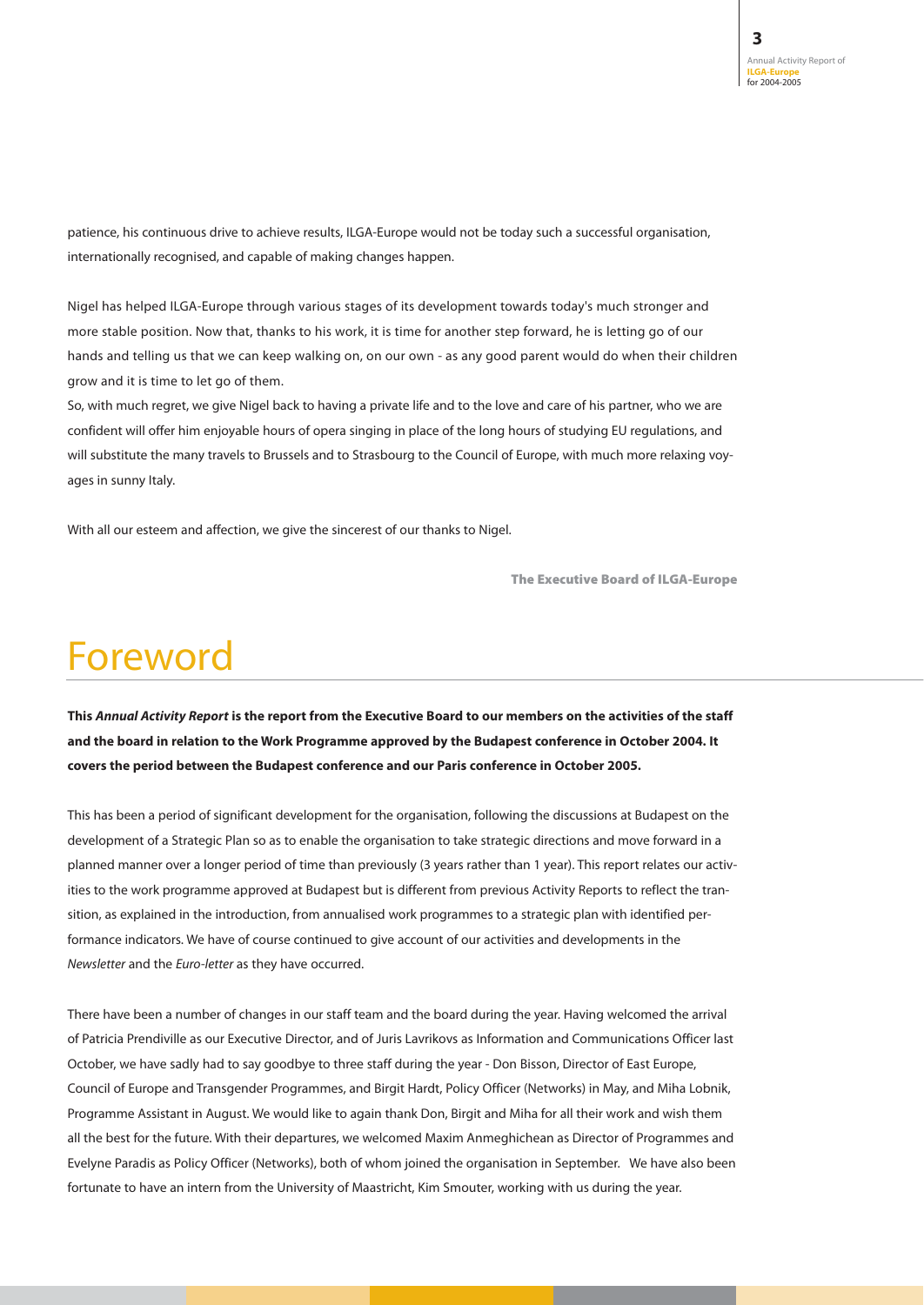There have also been goodbyes and hellos in the Board. In January, Tatjana Grief resigned as a board member due to work commitments, and we welcomed Maya Salvado Ferrer as a full Board member. In June, Maxim Anmeghichean resigned from the Board following his appointment as a staff member, and we welcomed Vanja Hamzic to the Board. We would again like to thank Tatjana and Max for all their work as Board members over a number of years.

The executive board would like to give particular thanks to Nigel Warner, who is not standing again for the board this year, for his immense contribution to our work in a wide range of areas.

There continue to be huge expectations and demands on the office, which performs a similar range of tasks as that of other NGOs with considerably more resources. We are fortunate that good co-operation between the staff, the board, and many volunteers helps to maximise our efficiency and output. However, the absence of key staff for periods of approximately 5 months obviously has had a major impact on the staff team and we would like to express our thanks to all our staff - including Olivier Collet (Admin Officer) and Christine Loudes (Policy Officer, Research) - and our appreciation for their hard work and commitment during the year.

Without the invaluable contribution of volunteers and of our extremely committed staff the organisation of ILGA-Europe would not have gained the significant achievements outlined in this report, but inevitably new challenges await us.

### Future perspectives

**As this report shows, much effort has been devoted this year to essential work on internal organisational development so as to develop our long-term agenda and strategy and continue the transition to using the Strategic Plan and the Performance Management System adopted by the organisation as the mechanisms to co-ordinate its work.** 

We must, however, continue to be ready to respond to developments in LGBT issues in Europe, such as the recent events in three European countries when the rights of freedom of expression and assembly were breached. In this context we will continue to further develop new, creative ways of coordinated networking to meet the challenges of a more complex situation, including thematic networks focussed on specific campaigns.

A key priority is to further develop our fundraising strategy. There is a clear need for ILGA-Europe to secure further independent funding to complement our current core funding from the European Commission and the Rausing Trust, in order to put us in a stronger position and enable us to further develop our work, particularly in East and South East Europe and on transgender issues.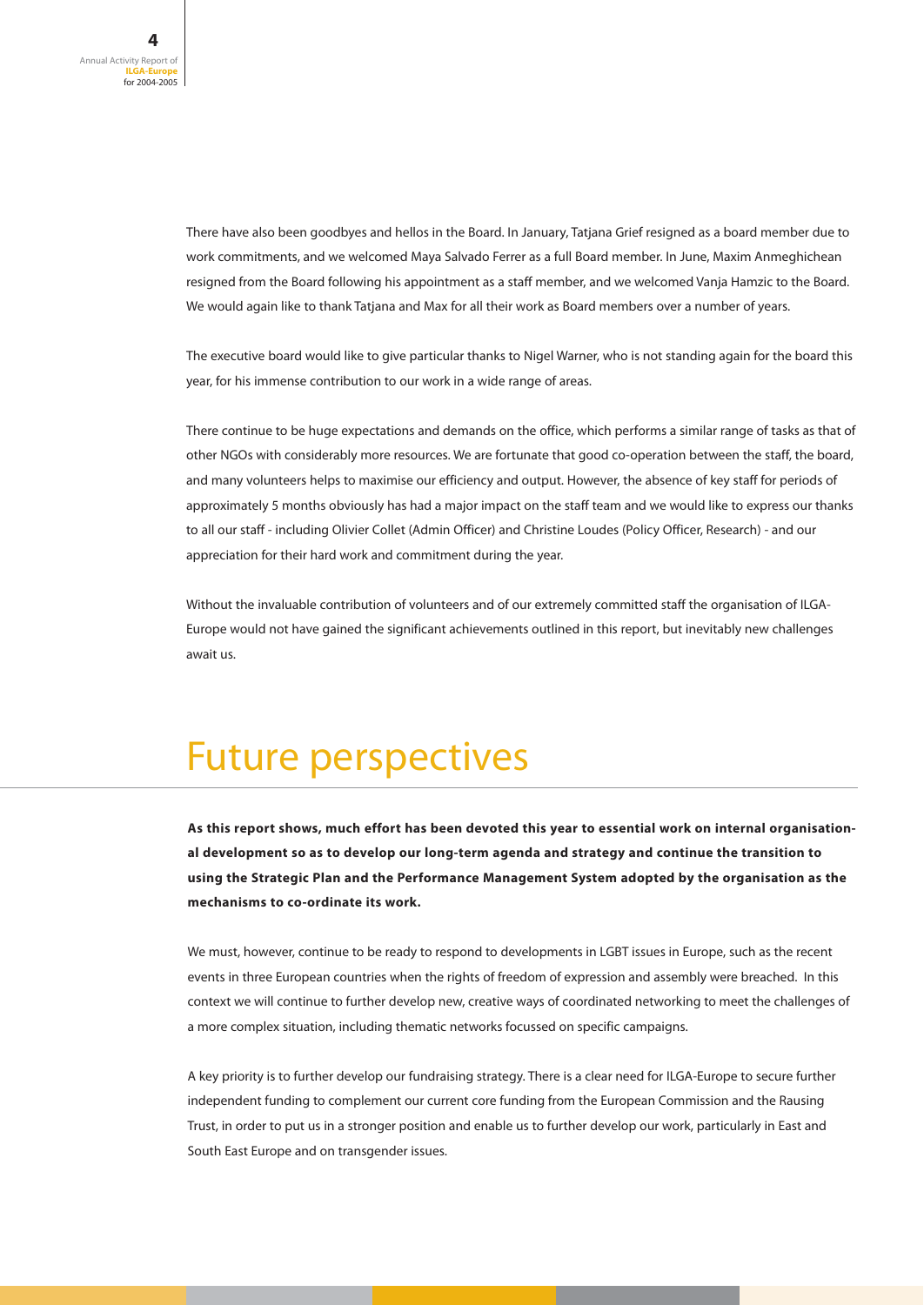We will also continue the development of our overall communication strategy, following the launch of our redesigned website, in order to promote our policies and make information more accessible to our members and to all those working for equality. This will also enhance our impact on media, policy makers, and institutions and improve the effectiveness of our campaigns.

This will also be part of our continuing work focussed on strengthening our organisation and offering better services to our members, ranging from high level lobbying skills, to effective and efficient administration, to antidiscrimination tools, to the prompt provision of relevant information. At the same time our capacity building efforts towards members and towards the office, towards the board and towards volunteers, will continue to deepen, because it can only be through our people that we will achieve the better world we are striving for.

> **THE EXECUTIVE BOARD OF ILGA-EUROPE Brussels, October 2005**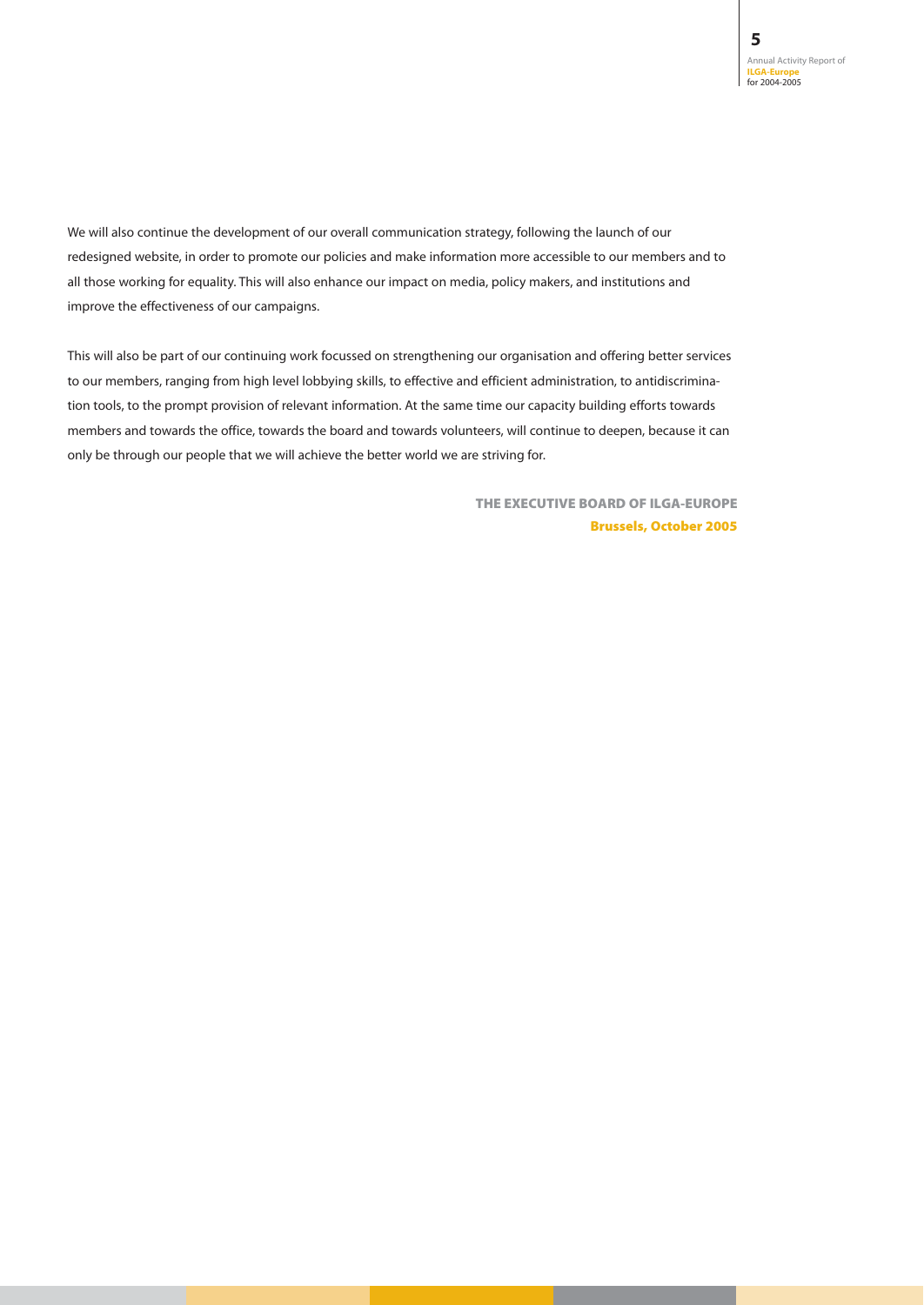## Annual Activity Report of ILGA-Europe for 2004-2005

### Introduction

**This document reflects on the experience of ILGA-Europe in achieving its objectives for the period October 2004 to October 2005.**

At the 2004 Conference in Budapest, a Conference Work Programme October 2004 - April 2006 was adopted. This represented a change in the usual format of the Conference Work Programme to take account of the development of a Strategic Plan 2005-2008 for ILGA-Europe.

This report then is an interim report in that there are still 6 months remaining in the Conference Work Programme as adopted. Secondly, this report represents a change from the model used in previous years so as to continue the transition to using the Strategic Plan and the Performance Management System adopted by the organisation as the mechanisms to co-ordinate its work.

At Budapest 2004, ILGA-Europe introduced the development of a Strategic Plan so as to enable the organisation move forward in a planned manner over a longer period of time than previously - 3 years rather than 1 year, and to take strategic directions and not only annual actions.

The Conference Work Programme was presented under the 6 proposed Strategic Objectives of the organisation, and this report is similarly structured. This is different from other Activity Reports to reflect the move from annualised work programmes to a strategic plan with identified performance indicators. In this Activity Report therefore, there is an overview of the conditions under which ILGA-Europe operated since the previous activity report, an overview of progress to date on the strategic objectives and a naming of what remains to be completed under each of the strategic objectives. In addition there is a listing of the publications of ILGA-Europe during the time frame and of the events attended by both Board members and staff.

Planning and reporting on the work of the organisation in this way enables us to take a longer term perspective on both strategies and actions, carrying projects forward into the next time period and giving the organisation a more appropriate time span for effective attainment of outcomes and impact.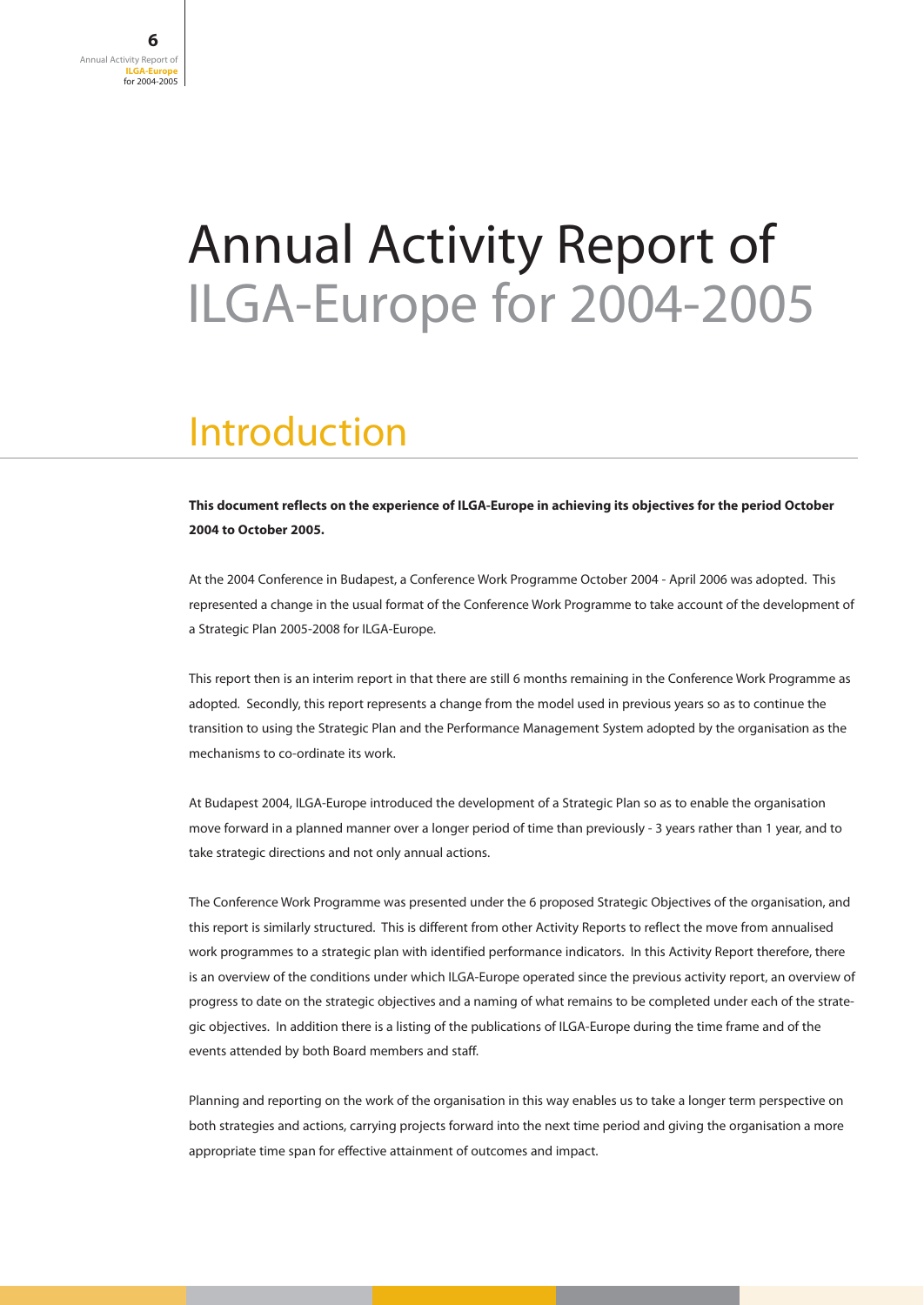### Conditions during time span of the work programme

#### **A number of changes took place in the months after the Budapest conference which had major impact on the implementation of the Conference Work Programme.**

**\*** three members of staff left the organisation - Birgit Hardt, Don Bisson and Miha Lobnik;

- **\*** two rounds of recruitment took place, resulting in the appointments of Maxim Anmeghichean and Evelyne Paradis, both of whom joined the organisation in September;
- **\*** the need to continue with the development of the Strategic Plan and consequent internal organisational development.

The absence of key staff for periods of approximately 5 months has obviously had a major impact in terms of output in certain programme areas.

Internal organisational development is essential, and time and resource consuming, so that the Strategic Plan is completed and the organisation has the necessary strategies in place to implement this Strategic Plan.

### Strategic Plan

**This conference is being asked to endorse the final version of the Strategic Plan which will then enable the organisation plan annual work programmes according to the target objectives, within the resources available and with an evaluation and monitoring system in place.**

A key development during the past 12 months has been an integration of the activities and strategic objectives for all the work of ILGA-Europe - thus the actions and programmes for both EE and EU are all consistent with the Strategic Objectives and learning, transfer of good practice and co-operation can now more easily take place throughout the organisation. This was a key shift from the model of separate focus of activity in Eastern Europe from European Union Countries. This has of course involved much internal work, which is now translating into actions.

Finally, in the organisation development work ILGA-Europe board and staff undertook during the 2004-2005 work year, it was identified that the organisation needs to look at Key Performance Indicators so that we can set targets for the six strategic objectives and identify Performance Indicators for these targets. With these the organisation will be in a position to assess the impact of its work, in addition to being able to identify the more concrete outcomes and outputs of the work.

Annual Reporting on the work undertaken, the assessment of whether the organisation is achieving its targets, assessing the impact of the work of the organisation will then become structured around the Strategic Plan with the Annual Work Programme.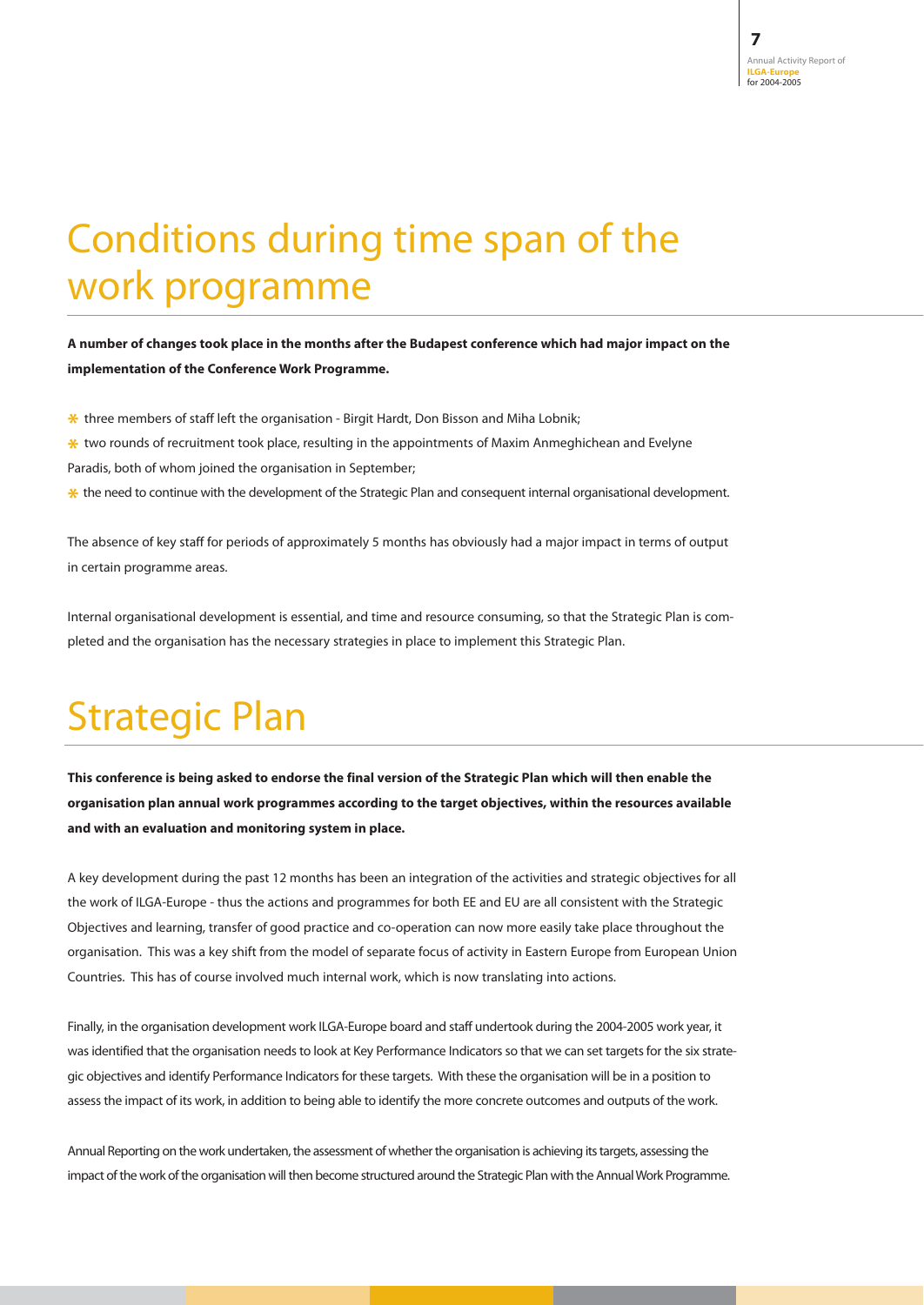## Strategic Objective 1. Increased Recognition of Fundamental Human Rights

#### Actions taken to date

**\*** Capacity Building session on International Human Rights Mechanisms, Institutions and Instruments, Krakow in April, 2005;

**\*** Continuing the development of model of Hate Crimes Monitoring Mechanism for use by our members and in lobby/reporting work to all European Institutions, and possibly in conjunction with other actors;

**\*** Research and publication of report on criminalisation of same-sex relations and how EU mechanisms can be utilised to bring change in countries outside EU;

**\*** Continued lobbying and interventions at European Parliament and OSCE in relation to human rights, hate crimes, criminalisation of same sex activity, freedom of assembly and right to hold Pride/Tolerance Parades;

**\*** Using the implementation of Copenhagen criteria for candidate countries, Neighbourhood Policy and Trade Agreements to lobby at EU level in relation to LGBT rights in countries other than EU 25;

**\*** Continued lobbying of the European Parliament and European Union Presidencies in relation to the Brazilian Resolution and human rights in third countries;

**\*** Development of strategy for targeting actions in terms of lobbying at all European Institutions in relation to European countries with adverse legislation and social policy;

**\*** Continued and enhanced development of relationships within institutions to raise awareness of LGBT issues, e.g. OSCE Personal Representative of the Chairperson in Office on pride parades being obstructed, Gay and Lesbian InterGroup of European Parliament and network of independent experts on fundamental rights;

**\*** Active presence at OSCE events - in Cordoba, Brussels and Warsaw to continue to press for the adoption of the definition of hate crimes, which includes sexual orientation, and in developing cop-operations with other NGO's to progress the model of multiple discrimination and taking a horizontal approach;

\* Production of report on Max Planck Institute's legal research on transsexuality and international law;

**\*** Production of dossier of human rights violations in relation to freedom of assembly to be used for lobbying purposes in all European Institutions;

**\*** Enhanced contact and potential co-operations between ILGA-Europe and International Gay and Lesbian Human Rights Commission (IGLHRC), Human Rights Watch and Amnesty International;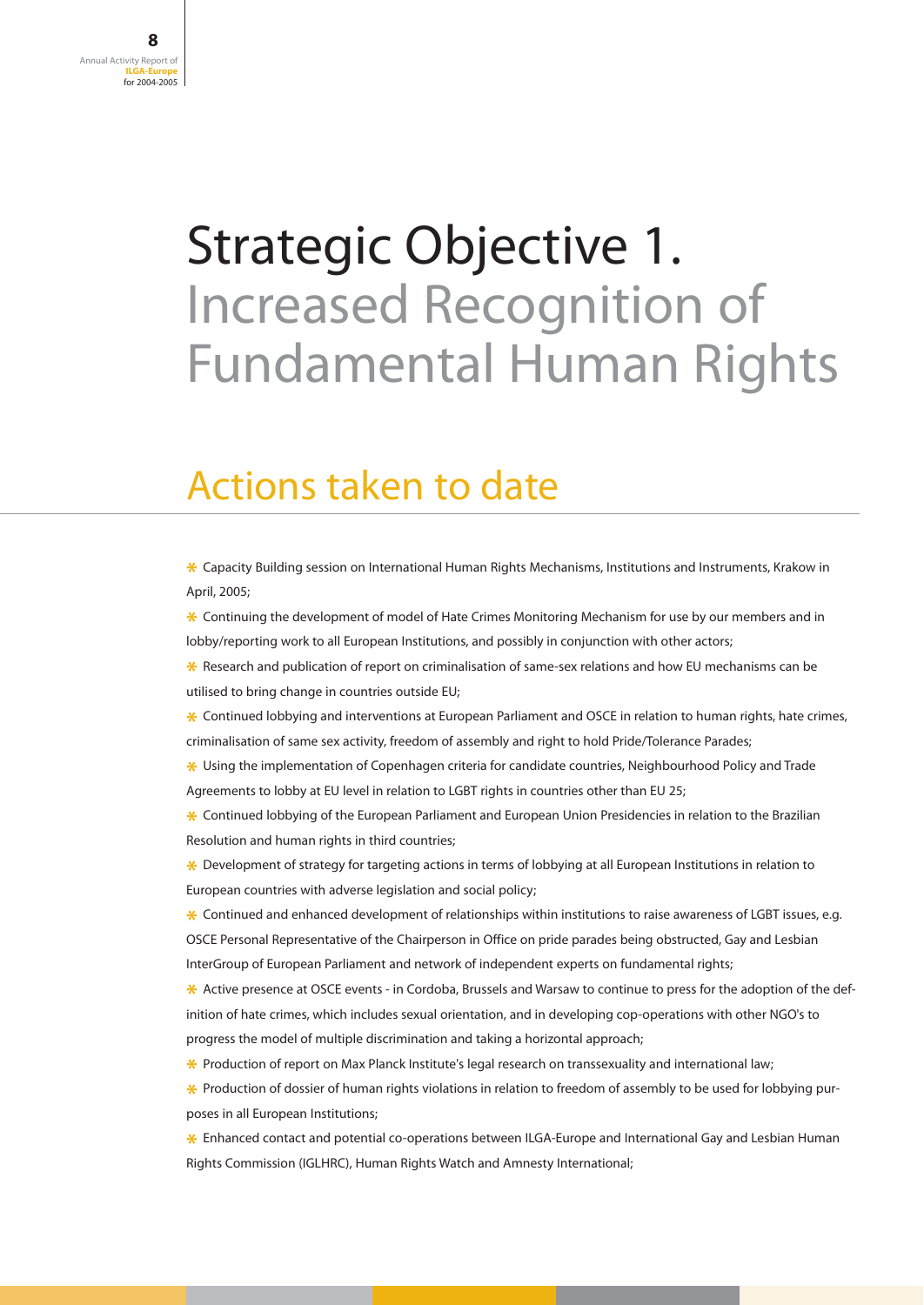**\*** Monitoring of development and lobbying so as to ensure a strong Fundamental Rights Agency and fundamental Rights Impact assessment to enhance the rights for LGBT people.

### Further actions to take in this area

**\*** Hate crimes Monitoring Project brought further forward;

**\*** Training Seminar on Human Rights for members in Slovenia in February 2006.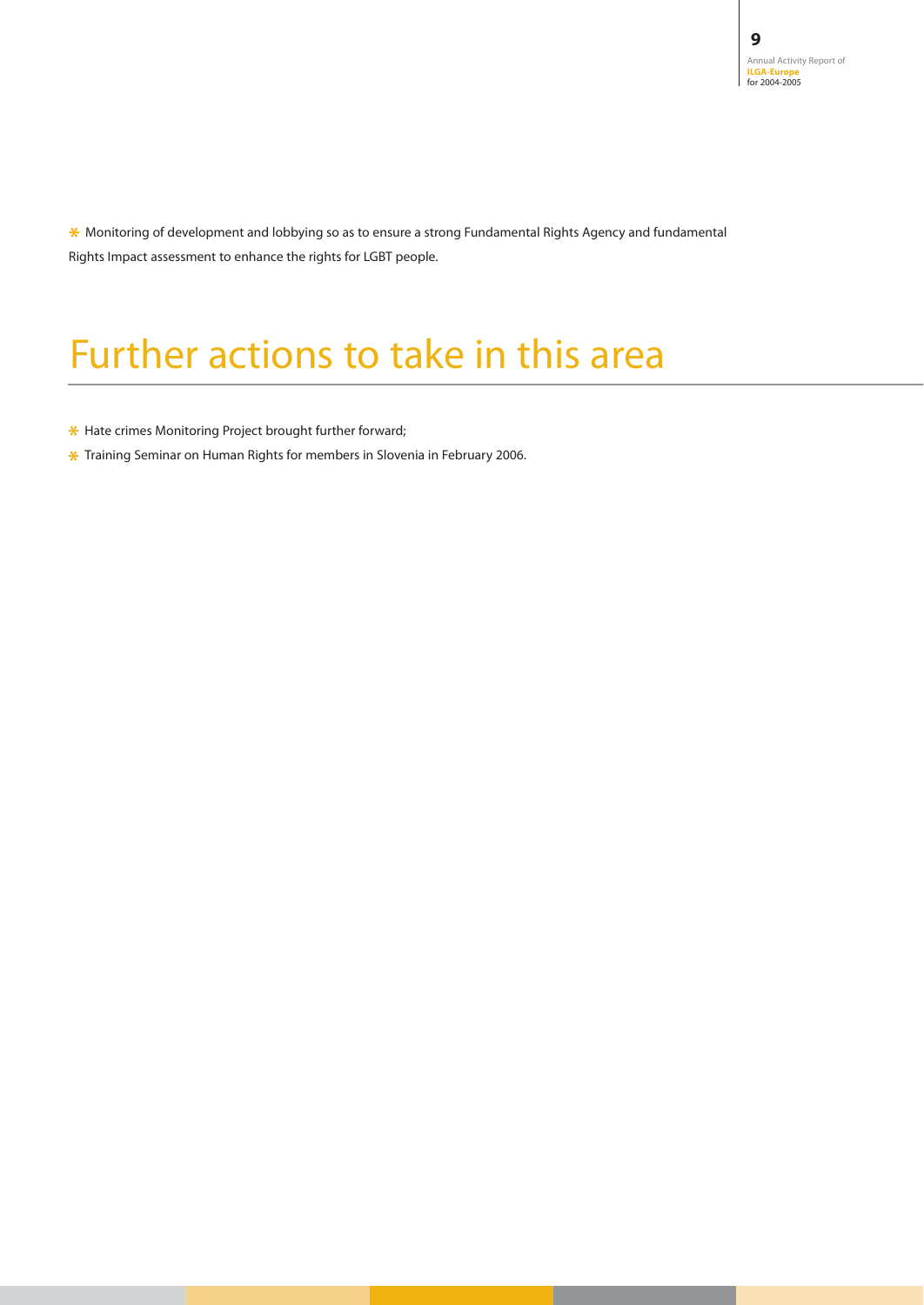## Strategic Objective 2. Work to Facilitate greater integration in the labour market

#### Actions taken to date

**\*** Writing and publication of Going Beyond the Law: Promoting Equality in Employment, April, 2005;

**\*** Establishment of actions on multiple discrimination - starting from the area of discrimination in the workplace, but this will be transferable to all areas;

**\*** Continued working on the transposition of Employment Framework Directive, drawing attention to situations where it is incomplete - e.g Latvia;

**\*** Developing a model to enable members to reflect on the Employment Framework Directive with a view to feeding into the Review of the Directive in 2006;

- **\*** European Trades Unions Congress (ETUC) project proposal initiated, but this needs additional resources to take forward;
- \* Participation at diversity in the workplace conferences and events;
- \* Sharing information and providing access for calls for transnational partners in EQUAL projects;
- **\*** Intense lobbying at commission and parliament on PROGRESS the Community Action Programme to replace the current Anti-Discrimination Programme;
- **\*** Working with Media Consult to enhance their inclusion of LGBT issues in their national campaigns (Organisation within EU with responsibility for public awareness campaign on anti-discrimination);
- **\*** Lobbying on various Commission Initiatives Year of Freedom of Movement in 2006, and Year 2007 Year of Equal Opportunity for All. Will work closely with EU Co Ordination Network to take these EU initiatives forward;
- **\*** Commissioning the writing and publication of Guidelines for the Transposition of the Freedom of Movement Directive;
- **\*** Working with Gay and Lesbian InterGroup on the mutual recognition of marriages to enable freedom of movement of couples;
- **\*** Supporting a case being taken to the Court of Justice on Mutual Recognition of a marriage through the provision of an 'amicus curiae' brief - i.e. 'friend of the court' brief.

- **\*** Roll out of campaign on Freedom of Movement Directive;
- **\*** Development of Campaign to gather evaluation material for Review of Employment Framework Directive in 2006;
- **\*** Developing strategies for the extension of Good Employment Practice matters to all European countries.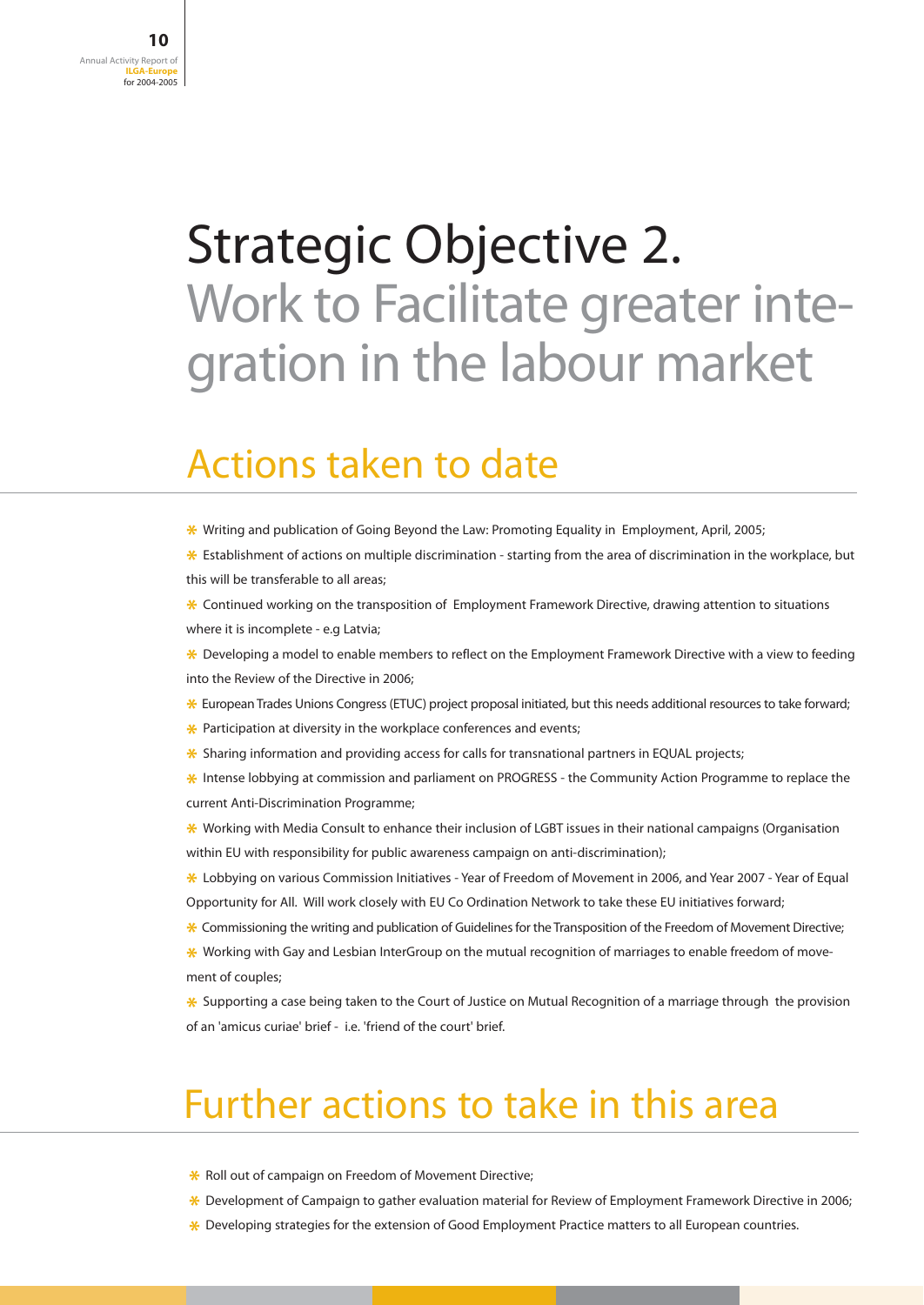## Strategic Objective 3. Working Towards Full Social Inclusion, Particularly with regard to Access to Goods and Services

### Actions taken to date

**\*** Refining of this objective to be Equality in All Areas beyond Employment;

**\*** Health Project in 5 Eastern European Countries and the Health Report on this project. This is forming the beginnings of work in bringing the issues of access to equality services for LGBT people in the area of health to the attention of both the LGBT community and health services providers;

**\*** Writing of health project report on LGBT health issues in Romania, Moldova and Hungary;

**\*** Development of joint project with International Gay and Lesbian Youth Organisation (IGLYO) on social inclusion issue of LGBT youth in the transition from school to work, and the compilation of a data base on available resources for addressing the issues of LGBT inclusion in schools;

**\*** Developing relationship with European Anti-Poverty Network (EAPN), so that the inclusion of LGBT people in the National Anti-Poverty Inclusion (NAPsinc) Programmes of the EU states will follow the example of Spain;

- **\*** Participation at UK Presidency of EU Roundtable on Social Inclusion on the issues of Transitions from School to Work;
- **\*** Enhanced relationship with European Women's Lobby (EWL) so that the question of EU funding for transgender issues is addressed. Meeting with Commission to progress this further;
- **\*** Transgender work programme actions taken forward through capacity building training of both board and staff;
- **\*** Commissioning of analysis of legal situation for transgender people in European countries;

**\*** Production of transgender document for ILGA-Europe to develop strategy for the future work on equality on ground of gender identity, to include actions in area of cases, social policy, support for the development of European Transgender Network and sourcing of funding for work in this area.

- **\*** Completion of transgender, health strategies for ILGA-Europe;
- **\*** Completion of Youth in Transition from School to Work Project;
- **\*** Continuation of lobbying for inclusion of LGBT issues with all European Institutions.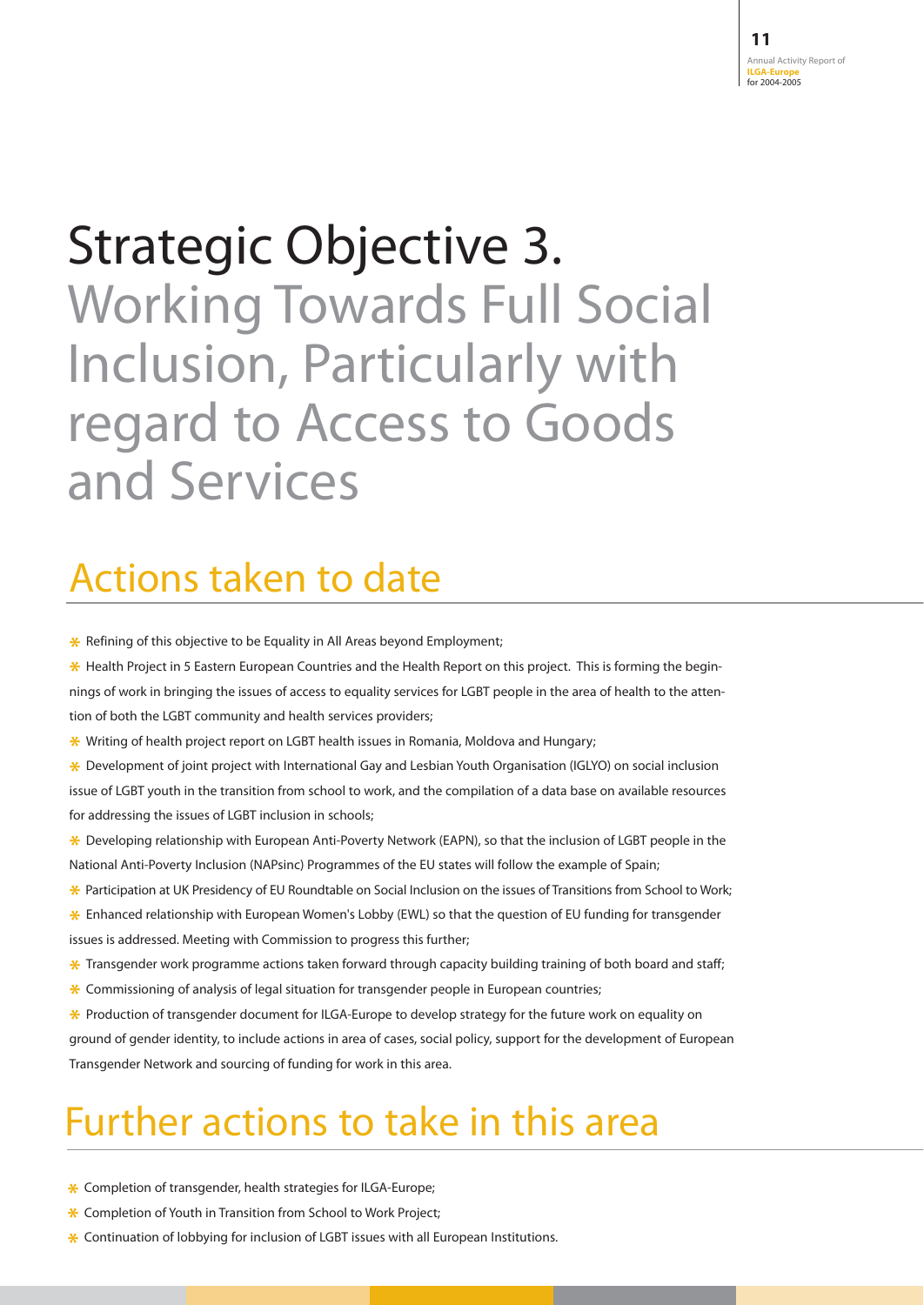## Strategic Objective 4. Increased Recognition of the Diversity of Family Relationships

### Actions taken to date

- **\*** Guidelines produced on Freedom of Movement Directive Support for cases on mutual recognition of marriages - amicus curiae and work with European Parliament Gay and Lesbian InterGroup;
- **\*** Production of ILGA-Europe policy on family for dissemination and as basis of development of strategy in this area
- **\*** Family Project document launched further work required for completion of this lobbying tool to illustrate the range and diversity of LGBT families;
- **\*** Support for APGL Family Conference in October 2005;
- **\*** Continued to support suitable test cases adoption and mutual recognition of a marriage.

Given the challenge to society with this issue - the work is connected very much to on-going awareness raising, lobbying and bringing the issues to the fore where possible.

- **\*** Document on Families to be completed and published;
- **\*** Family Sub-Committee of Board to work with staff to outline a practical programme of work in this area.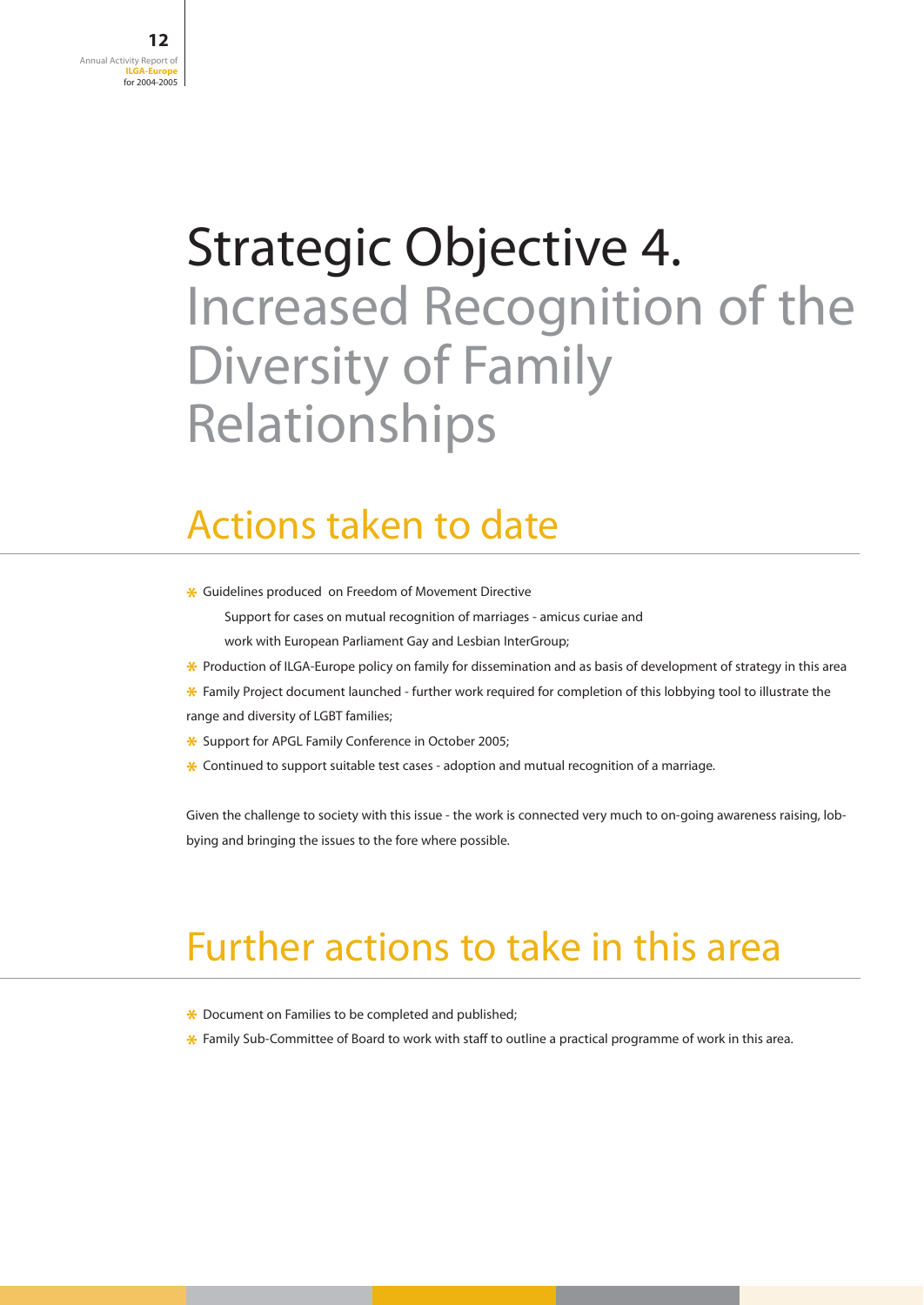## Strategic Object 5. Strengthened Capacity of Member Organisations

#### Work to date

- **\*** Capacity building seminars on Human Rights and Fundraising;
- **\*** On-going support to member organisations through Euroletter, Newsletter and Website;
- **\*** Attendance at many events and activities organised by member organisations;
- **\*** Fund-raising material available on web-site and calls for proposals posted and brought to members attention;
- **\*** EU Network meeting in April focusing on thematic issues of interest, and including some capacity development in area of lobbying and media work;
- **\*** EE and EU Network meetings organised at time of this conference to draw attention to the joint networking

opportunities and the separate issues evolving in each sub-geographic region;

**\*** Transgender Multiple identity project data collected and now in process of finishing report to disseminate the information;

**\*** Development of data-base and website project with COC Netherlands to facilitate greater virtual networking on thematic issues.

- **\*** Human Rights Capacity building Seminar scheduled for Slovenia in February 2005;
- **\*** Organisational Development Capacity building seminar, also scheduled for February 2005 in Slovenia;
- **\*** Launch of new web-site and data base;
- **\*** Publications in relation to activities youth, health, transgender, family, freedom of movement, migrant and asylum directive, Year 2007, hate crimes.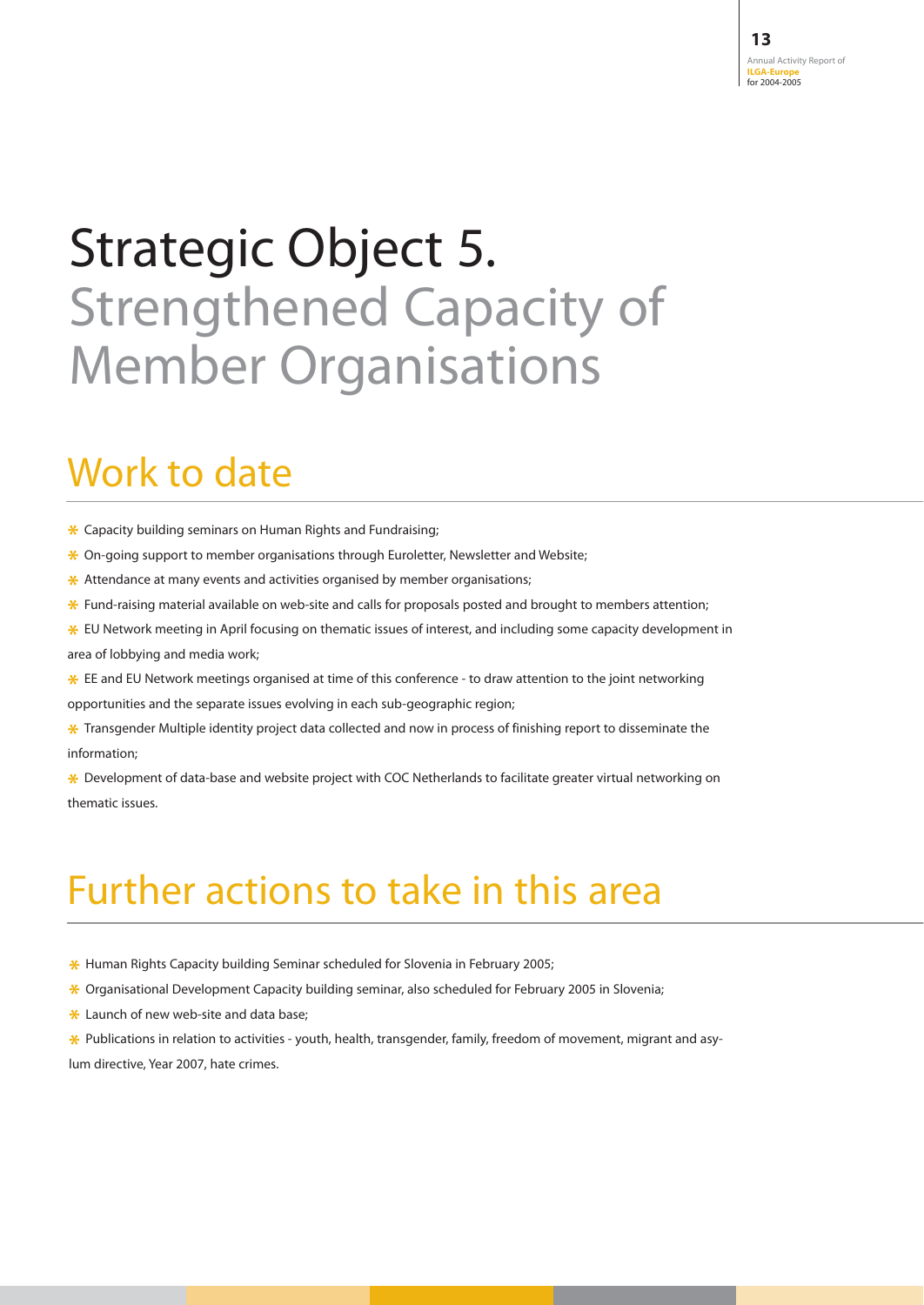## Strategic Objective 6. Strengthened Capacity of ILGA -Europe

#### Actions taken to date

- **\*** Completion of Strategic Plan;
- **\*** Development of Funding Strategy;
- **\*** Development of Communications Strategy;
- **\*** Completion of Human Resources Strategy;
- **\*** Team Development;
- **\*** Board and staff capacity development in area of planning, evaluation and transgender issues;
- **\*** Staff recruitment;
- \* Performance Management System implemented and further developed;
- \* Allocation of resources for translations of documents and the inclusion of other languages in transgender questionnaire for example;
- **\*** Constitutional Review and development of governance of ILGA-Europe through review of induction of new board members and staff to the organisation;
- **\*** Working relationship with ILGA in areas of mutual interest e.g funding, campaigning and lobbying on issues together and premises;
- **\*** Strong focus on establishing links and contacts with other organisations so as to increase the visibility of LGBT people who also belong to other minority groups - e.g. race, disability, age, transgender groups;
- **\*** Taking of theme at conference the issue of Multiple Identities.

### Further actions to take in this area

- \* **X** Organisation of outreach meetings to member organisations in particular countries;
- **\*** Data base of discriminatory laws and examples of good practice.

We now have our complement of staff within the office, but on-going work on sourcing additional funding, when successful, will enable us to recruit additional staff for particular work pro-

grammes and projects. These will be within the scope of the already defined strategic objectives.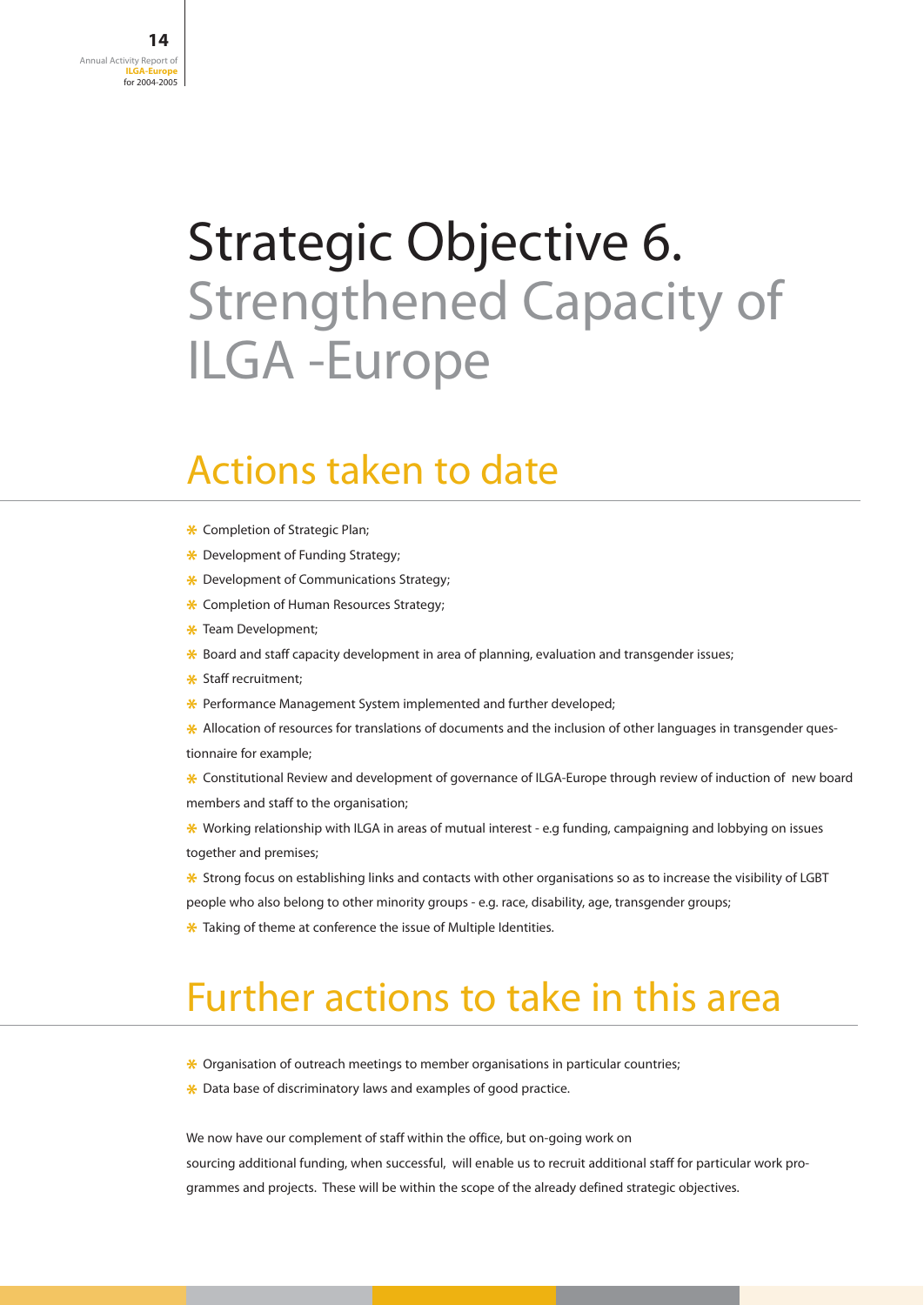## Board membership

#### **The eight Executive Board members elected by the 2004 Budapest conference were:**

**Maxim Anmeghichean** (*Gender-Doc*, Moldova), **Vera Cimpenau** (*ACCEPT*, Romania), **Riccardo Gottardi** (*Arcigay*, Italy), **Tatjana Greif** (*SKUC-LL*, Slovenia), **Deborah Labillotte** (*Holebifederatie*, Belgium), **Jackie Lewis** (*National LGBT Committee of UNISON*, United Kingdom), **Pierre Serne** (*Commission National LGBT des Verts*, France), **Nigel Warner** (*Stonewall Immigration Group*, United Kingdom).

#### **As reserve members were elected:**

**Maya Salvado Ferrer** (*APGL*, France), as first reserve, and **Inge-Lise Paulsen** (*LBL*, Denmark), as second reserve for the women's seats; **Vanja Hamzic** (*Q Organisation*, Bosnia Herzegovina), as first reserve, and **Philipp Braun** (*LSVD*, Germany), as second reserve for the men's seats.

**Jackie Lewis** and **Yves De Matteis** (*360°*, Swiss) were re-elected as ILGA-Europe's representatives on the ILGA-World Executive Board. As reserve members were elected **Janfrans van der EERDEN** (*COC Nederland*, Netherlands) and **Grade Schadee** (*AOb Homoseksueel Onderwijspersoneel*, Netherlands).

In January Tatjana Greif resigned from the Executive Board and Maya Salvado Ferrer was consequently invited to join the Executive Board as full member.

In June Maxim Anmeghichean resigned from the Executive Board and Vanja Hamzic was consequently invited to join the Executive Board as full member.

## Board meetings and board officers

#### **The Board held six meetings during its period of office:**

> on 31 October 2004, immediately following the closing of the Glasgow conference. Board members present: Maxim Anmeghichean, Phillip Braun (reserve), Vera Cimpeanu, Riccardo Gottardi, Vanja Hamzic (reserve), Deborah Lambillotte, Jackie Lewis, Inge-Lise Paulsen (reserve), Maya Salvado Ferrer (reserve), Pierre Serne and Nigel Warner. Apologies were received from Tatjana Greif.

**> on 4-5 December 2004 in Brussels.** Board members present: Maxim Anmeghichean, Philipp Braun (reserve), Vera Cimpeanu (on Saturday), Riccardo Gottardi, Deborah Lambillotte, Jackie Lewis, Maya Salvado Ferrer (reserve)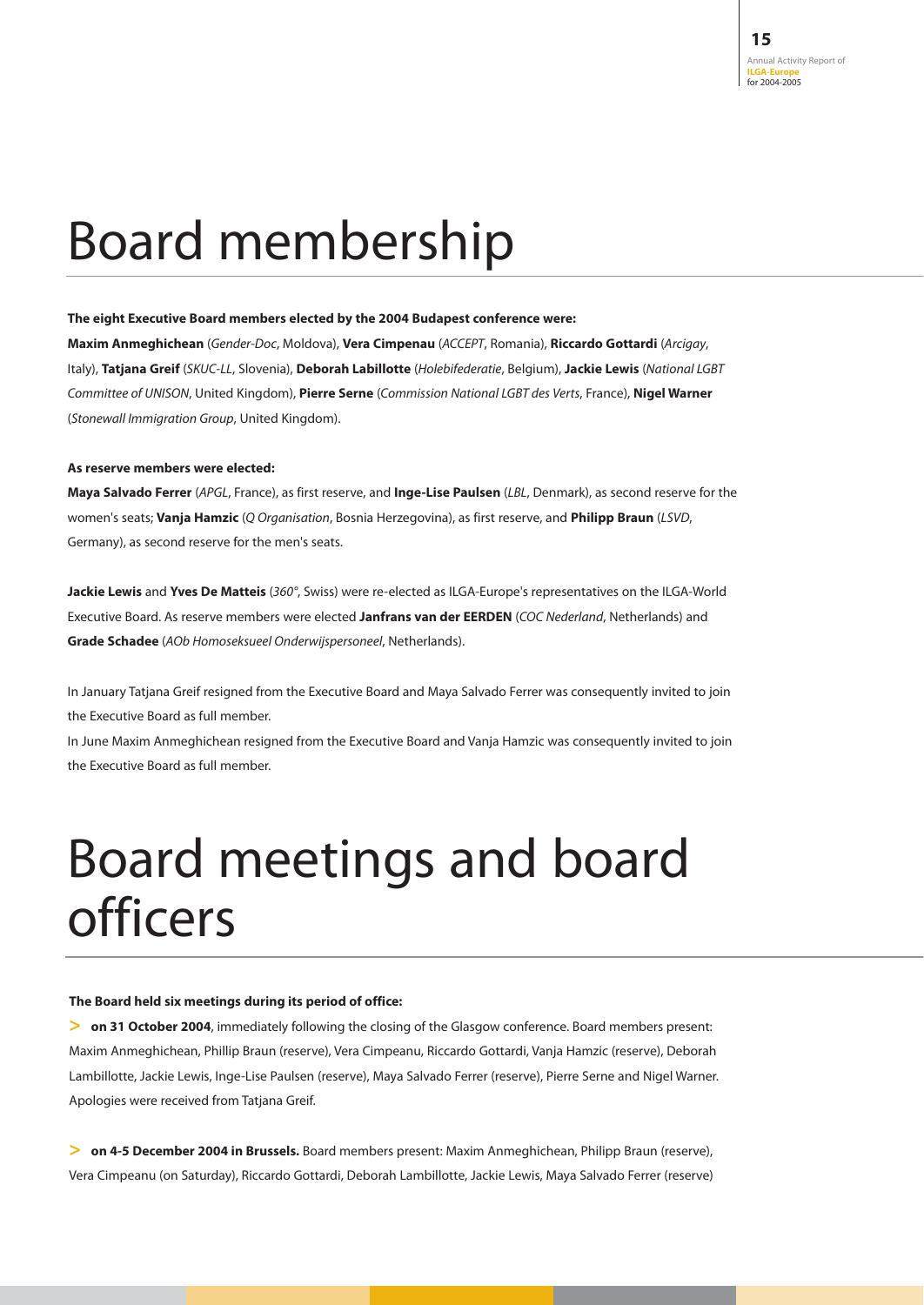and Nigel Warner. Apologies were received from: Tatjana Greif, Pierre Serne and Vera Cimpeanu (for Sunday). Also present: Pierre Noel (minute taker). Jackie and Riccardo were elected as co-chairs, and Nigel as treasurer.

**> on 4-5-6 February 2005 in Brussels.** Board members present: Maxim Anmeghichean, Philipp Braun (reserve, on Saturday), Vera Cimpeanu, Riccardo Gottardi, Deborah Lambillotte, Jackie Lewis, Maya Salvado Ferrer, Pierre Serne and Nigel Warner. Board members and staff took part in a strategic planning facilitated session on the Friday and Saturday.

**> on 3-4-5 June 2005 in Brussels.** Present: Board members present: Maxim Anmeghichean, Vera Cimpeanu, Riccardo Gottardi, Deborah Lambillotte, Jackie Lewis, Maya Salvado Ferrer, Pierre Serne and Nigel Warner. Board members took part with all staff in a strategic planning facilitated session on the Friday.

**> on 17-18 of September 2005 in Brussels.** Board members present: Vera Cimpeanu, Riccardo Gottardi, Vanja Hamzic, Deborah Lambillotte, Jackie Lewis, Maya Salvado Ferrer, Pierre Serne and Nigel Warner. Also present: Yves de **Matteis** 

**The Board will also meet on 25 October 2004 immediately before the start of the 26th ILGA European Conference in Budapest.**

## Board organisation

**The board is organised in sub-committees and working groups. Reserve members of the board can join both. Individuals with a specific expertise in a certain area can be invited by the board to join working groups. The executive director is member of all sub-committees and working groups, the programmes director is member of the working groups relating to the programmes.** 

#### **Sub-Committees**

**Employment -** Jackie Lewis (chair), Riccardo Gottardi, Deborah Lambillotte, Nigel Warner, and Patricia Prendiville

**Finance and Fundraising -** Nigel Warner (chair), Deborah Lambillotte, Pierre Serne, Vanja Hamzic (since June) and Patricia Prendiville

**Governance -** Riccardo Gottardi (chair), Pierre Serne, Jackie Lewis, Deborah Lambillotte, Philipp Braun and Patricia Prendiville

**Conference -** Nigel Warner, Vera Cimpeanu, Maya Salvado Ferrer, Pierre Serne and Patricia Prendiville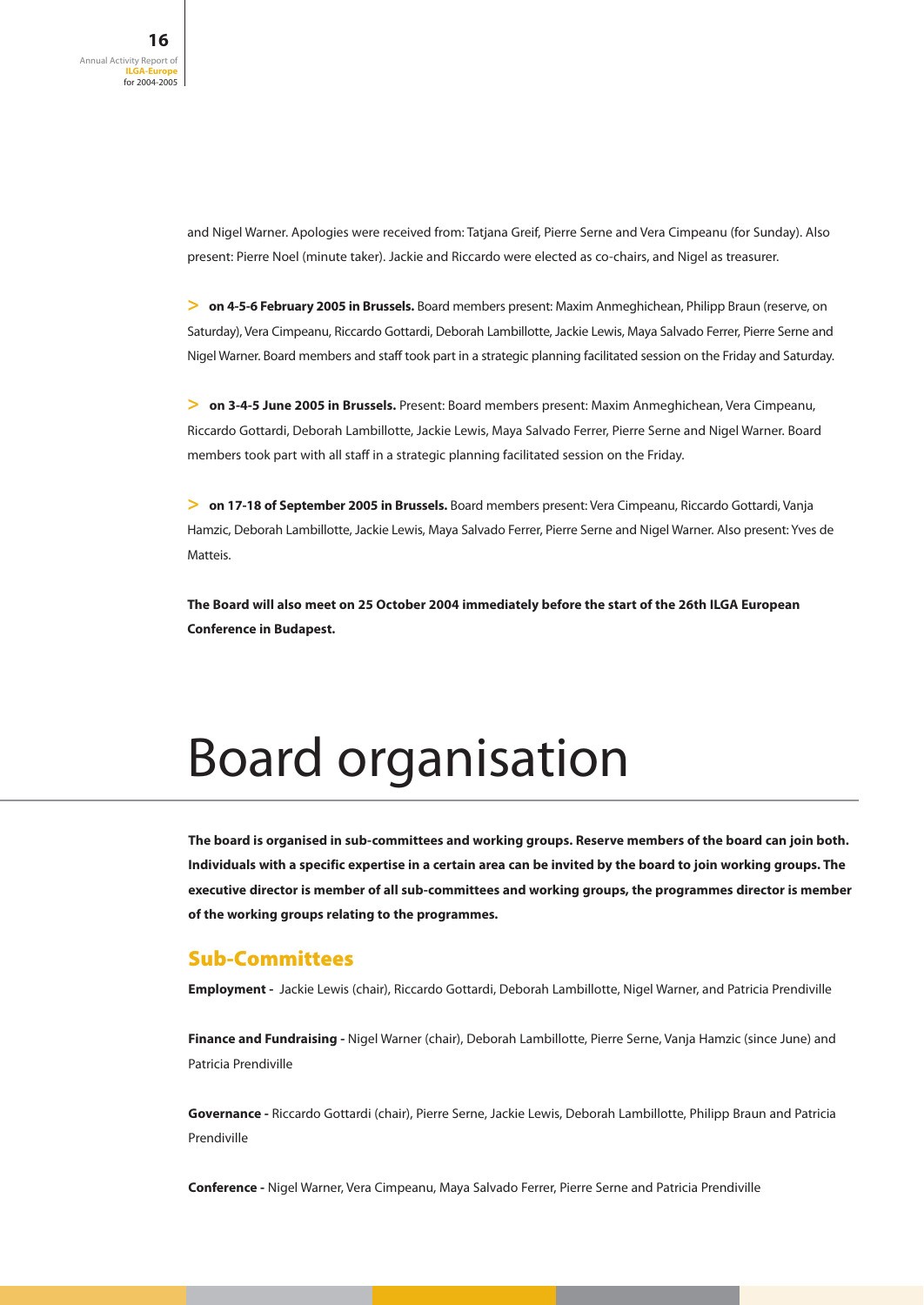#### **Working Groups**

**Family -** Maya Salvado Ferrer (chair), Jackie Lewis, Deborah Lambillotte, Philipp Braun, Riccardo Gottardi (guest) and Patricia Prendiville

**Council of Europe/Eastern Europe -** Nigel Warner (chair), Maya Salvado Ferrer, Vera C?mpeanu, Tatjana (until January), Riccardo Gottardi, Vanja Hamzic (since June), Pierre Serne, Philipp Braun, and Maxim Anmeghichean and Patricia Prendiville

**Transgender -** Deborah Lambillotte (chair), Jackie Lewis, Vanja Hamzic (since June), Armand Hotimsky, Tiia Aarnipuu, Jelena Po ti , Nicolas Beger, Sheila Swatschek, Justus Eisfeld and Maxim Anmeghichean and Patricia Prendiville.

## Staff of ILGA-Europe

**At present the composition of ILGA-Europe's staff team is as follows: Executive Director:** Patricia Prendiville **Programmes Director:** Maxim Anmeghichean **Policy Officer (Networks):** Evelyne Paradis **Policy Officer (Research):** Christine Loudes **Information and Communications Officer:** Juris Lavrikovs **Administrative Officer:** Olivier Collet **Volunteers:** Kim Smouter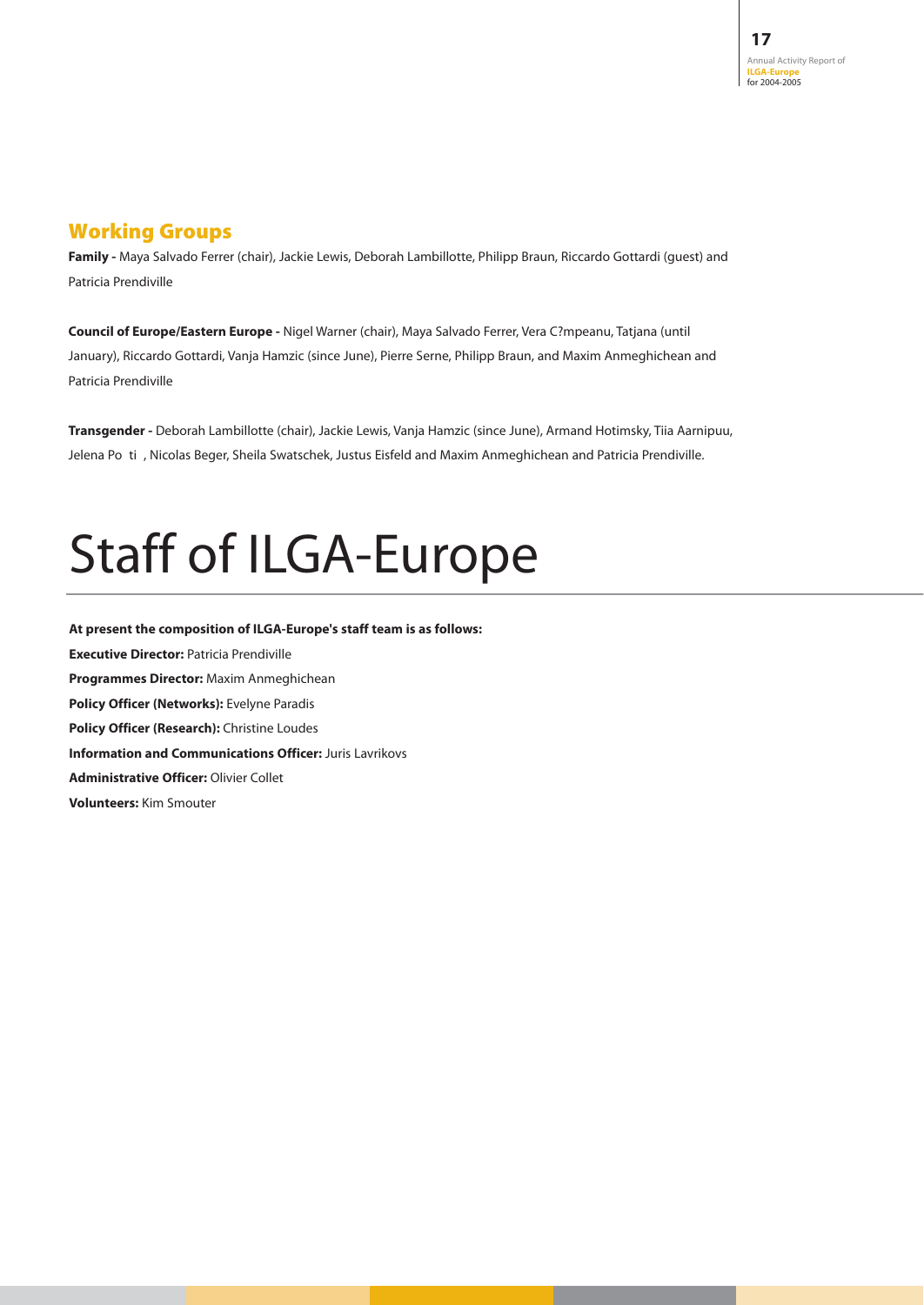## Financial Report 2004

### **Overview**

2004 saw ILGA-Europe's levels of income and expenditure grow substantially for the fourth year running. Total expenditure was 663,076, compared to 485,214 in 2003 and just 8,506 in 2000. The most significant increase between 2003 and 2004 was in the East Europe, Council of Europe and Transgender Programmes, with the employment of a Director and Project Assistant made possible through the generous support of the Sigrid Rausing Trust.

Expenditure was balanced by income, reflecting the fact that the great majority of ILGA-Europe's expenditure is derived from grants awarded for specific purposes. European Community funding contributed approximately two thirds of the total, with the Sigrid Rausing Trust, Stichting ILGA-Europe, the Open Society Institute, COC Haaglanden (Netherlands), Pink Cross, LOS, Zurich Pride, Homosexuelle Arbeitsgruppen Zürich (Switzerland), Arcigay "Il Cassero" Bologna, Arcigay "CIG" Milano (Italy), David & Jonathan (France) contributing the balance.

### Comparison to budget

The indicative budget for 2004 approved at the Glasgow conference proposed expenditure of 867,893. In the event, total expenditure amounted to 663,076, or 76% of the budgeted figure. Total EU co-funded expenditure, at 484,431 was 88% of budget. That for the East Europe, Council of Europe and Transgender Programmes was 162,690, 53% of budget.

The budget was prepared in mid-2003, six months prior to the appointment of the Director for the Programmes. The commentary which accompanied it cautioned that it should be taken as a "general guide" only, given the degree of uncertainty associated with it. In the event, it did indeed prove over optimistic, both with regard to the level of fundraising and to the level of activity. The budget assumed the establishment of an office in East Europe. This development was shelved in early 2004 on the advice of the newly appointed Director, to allow more time to evaluate and develop ILGA-Europe's strategies and activities in this field.

> **Nigel Warner - Treasurer 20th March 2005**

**Note: the report and audited accounts presented here are in summary form. The full accounts, including the report of the auditor, are available at www.ilga-europe.org.**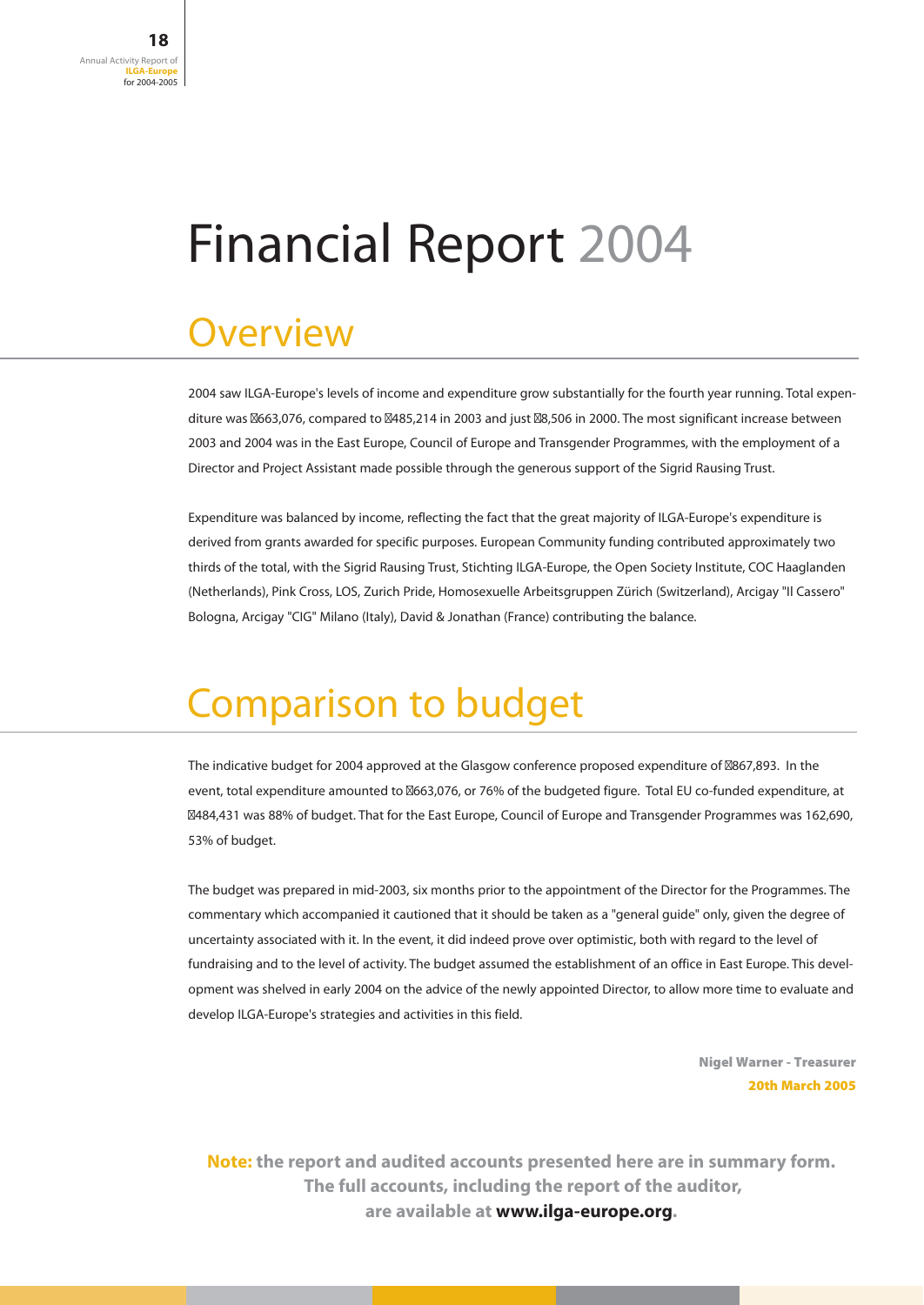#### ILGA-EUROPE

#### INCOME AND EXPENDITURE ACCOUNT FOR 2004

|                                                        | <b>2004 Actual</b> |        | <b>2004 Budget</b> |        |
|--------------------------------------------------------|--------------------|--------|--------------------|--------|
| <b>INCOME</b>                                          | (Euros)            |        | (Euros)            |        |
| European Commission grant                              |                    | 431730 |                    | 454805 |
| Donations/grants by foundations, members & individuals |                    | 183028 |                    | 386088 |
| Participants contributions to Annual Conference        |                    | 47561  |                    | 27000  |
| Interest                                               |                    | 757    |                    |        |
| <b>TOTAL INCOME</b>                                    |                    | 663076 |                    | 867893 |
|                                                        |                    |        |                    |        |
| <b>EXPENDITURE</b>                                     |                    |        |                    |        |
| <b>EU CO-FUNDED ACTIVITIES:</b>                        |                    |        |                    |        |
| <b>SECRETARIAT COSTS</b>                               |                    |        |                    |        |
| Staff costs                                            | 256277             |        | 279587             |        |
| Office and coordination costs                          | 95639              | 351917 | 93704              | 373292 |
| <b>GOVERNING BODIES</b>                                |                    |        |                    |        |
| Board meetings                                         | 13237              |        | 13920              |        |
| Annual Conference                                      | 56396              | 69633  | 88193              | 102113 |
| <b>WORK PROGRAMME ACTIVITIES</b>                       |                    |        |                    |        |
| Policy Work and Reports                                | 7175               |        | 5000               |        |
| Information dissemination                              | 23306              |        | 29450              |        |
| EU Co-ordination Network Meeting                       | 18540              |        | 20150              |        |
| Other seminars and project activities                  | 13860              | 62882  | 19550              | 74150  |
| <b>TOTAL OF EU CO-FUNDED EXPENDITURE</b>               |                    | 484431 |                    | 549554 |
| <b>EAST EUROPE, COUNCIL OF EUROPE AND TRANSGENDER</b>  |                    |        |                    |        |
| <b>PROGRAMMES</b>                                      |                    |        |                    |        |
| <b>SECRETARIAT COSTS</b>                               |                    |        | 78923              |        |
| Staff costs                                            | 90108              |        | 39825              | 118748 |
| Office and other co-ordination costs                   | 31858              | 121966 |                    |        |
| <b>EAST EUROPE OFFICE</b>                              |                    |        |                    |        |
| Staff and other running costs                          |                    |        |                    | 120990 |
| <b>WORK PROGRAMME ACTIVITIES</b>                       |                    |        | 52550              |        |
| Seminars and project activities                        | 26344              |        | 14550              |        |
| Scholarships for Annual Conference                     | 14379              | 40724  |                    | 67100  |
| <b>TOTAL EE, COUNCIL OF EUROPE &amp; TRANSGENDER</b>   |                    | 162690 |                    | 306838 |
| Other costs                                            |                    | 15955  |                    | 6500   |
| <b>TOTAL EXPENDITURE</b>                               |                    | 663076 |                    | 862893 |
| <b>Transfer to reserves</b>                            |                    | 0      |                    | 5000   |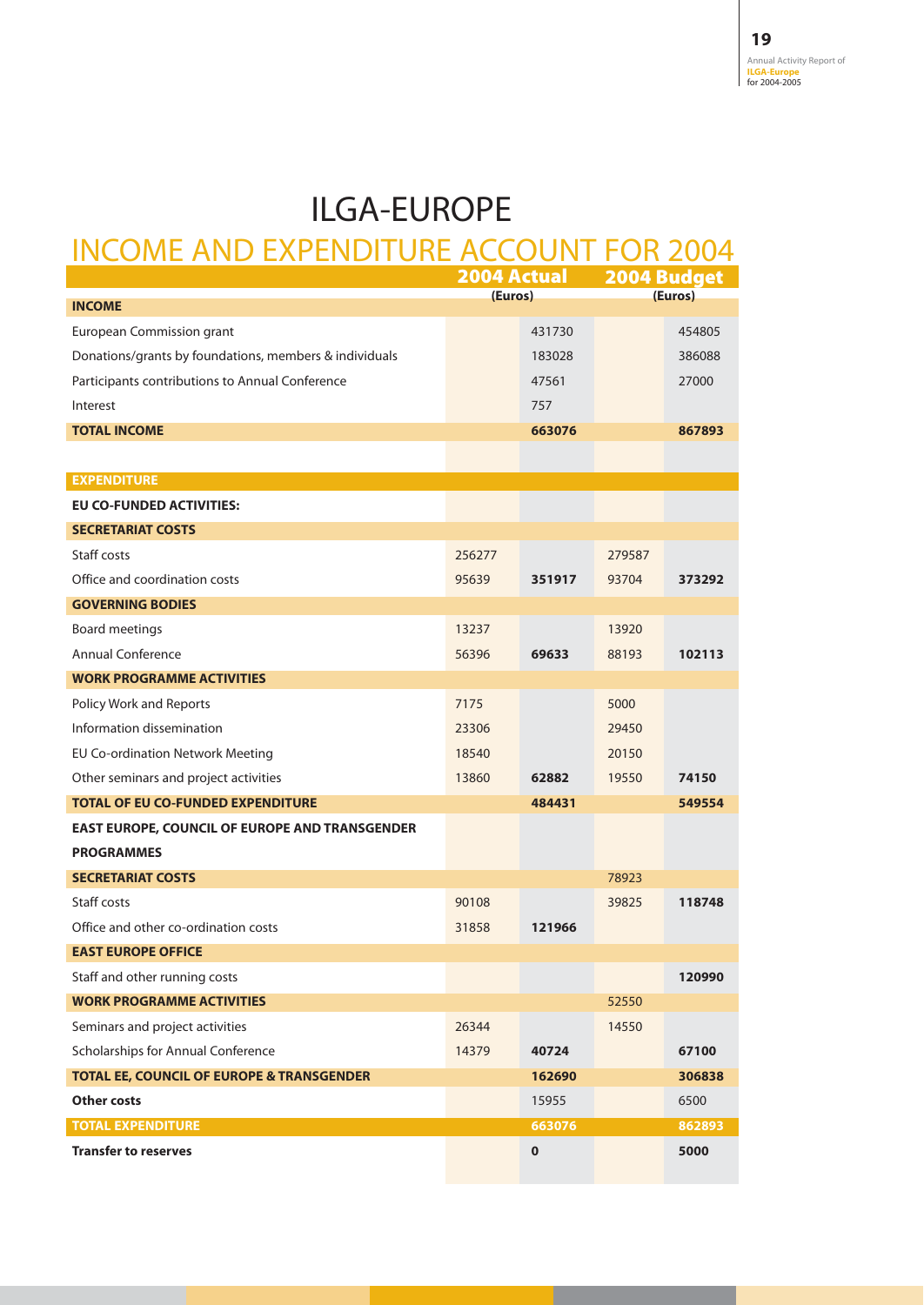## Calendar of Meetings and Events Attended in 2004/2005

#### **October**

**2004**

- **>** Annual conference, Budapest, Hungary
- **>** Impact assessment seminar, Brussels, Belgium
- **>** OSCE Side event , Warsaw, Poland
- **>** Buttiglione hearing', European Parliament, Strasbourg, France
- **>** European Social Forum, London, UK
- **>** Social Platform annual conference, Brussels, Belgium
- **>** Meeting with Commission DG Employment and Social Affairs, Brussels, Belgium

#### **November**

**2004**

- **>** T3 conference, Amsterdam, the Netherlands
- **>** "It Lives and It Works A Stepping Stone to Mainstreaming Policies on Sexual Orientation in Europe", Dutch

Presidency pre-conference to the main Presidency conference on equal treatment in Europe, The Hague, Netherlands

- **>** Dutch EU Presidency conference on anti-discrimination, the Hague, Netherlands
- **>** "Diversity Management in the workplace", Bonn, Germany
- **>** Social Platform study visit, Riga, Latvia
- **>** Social Platform FRAND working group, Brussels, Belgium
- **>** Seminar Social Platform on the collective complaints mechanism of the European Social Charter, Brussels, Belgium

#### **December**

**2004**

- **>** Conference on LGBT people in accession countries, ULB, Brussels, Belgium
- **>** EU Commission bi-annual meeting with Umbrella Networks, Brussels, Belgium
- **>** Gay and Lesbian Rights Intergroup, meeting with Bureau Officials, Brussels, Belgium
- **>** EUMC roundtable conference on future of Fundamental Rights Agency, Vienna, Austria
- **>** Meeting with EuroFLAG, Brussels, Belgium
- **>** Social Platform Steering group, Brussels, Belgium
- **>** Conference on data collection for equality, Helsinki, Finland
- **>** Conference on new forms of family "Foundation pour l'innovation politique", Paris, France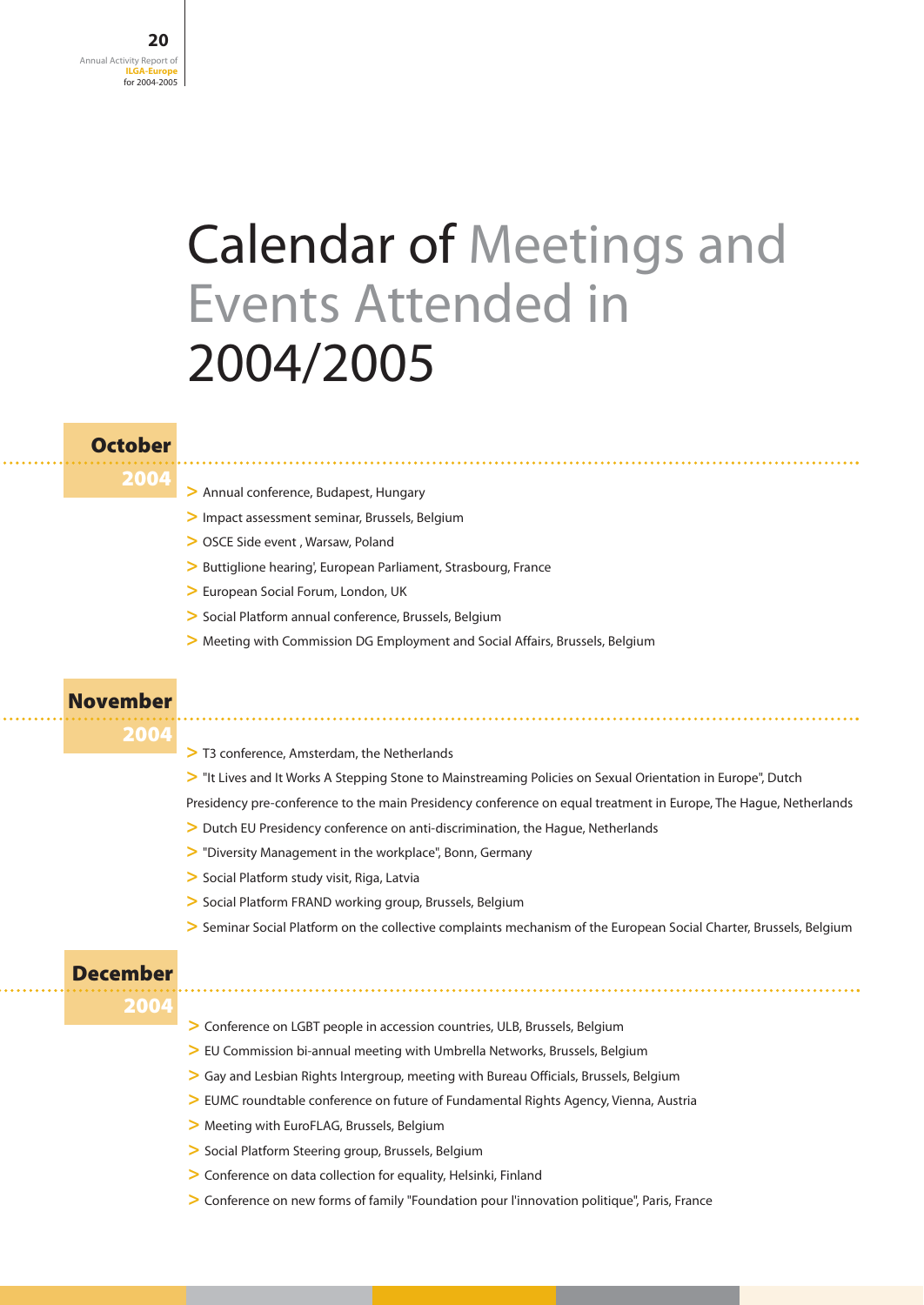**January**

**2005**

**April**

**2005**

- **>** Seminar on fundamental rights agency, Brussels, Belgium
- **>** Meeting with ILGA Secretary general to discuss accommodation and set plan for sharing office space, Brussels, Belgium
- **>** "International Dialogue on Gender, Sexuality & Human Rights", Geneva, Switzerland
- **>** Meeting with Ms. Louise Arbour, UN High Commissioner for Human Rights, Geneva, Switzerland
- **>** Debate at the Pink TV channel, Paris, France
- **>** Commission's hearing on the fundamental rights agency, Brussels, Belgium
- **>** Social Platform meeting on mapping capacity of civil society with anti-discrimination in Romania, Bulgaria and

#### Turkey, Brussels, Belgium

- **>** ILGA-ILGA-Europe joint development of data base and website, Brussels, Belgium
- **>** Meeting with COC to discuss joint virtual network projects funded by Dutch Presidency, Brussels, Belgium
- **>** Meeting with the European Women's Lobby, Brussels, Belgium

|                                                              | <b>February</b> |  |
|--------------------------------------------------------------|-----------------|--|
|                                                              | 2005            |  |
| Debate "Lesbians and Gays of the New Europe", Ferrara, Italy |                 |  |

- **>** Unite against Fascism conference, "Act Now Stop the British National Party", London, UK
- **>** 5th anniversary celebration of the Brittany LGBT association (ActionsGay), Brest, France
- **>** Social Platform FRAND working group, Brussels, Belgium
- **>** Social Platform Steering group, Brussels, Belgium
- **>** EU Commission bi-annual meeting with Commissioner, Brussels, Belgium
- **>** Conference on Diversity in the Workplace, Amsterdam, Netherlands

|                                                 | <b>March</b> |  |
|-------------------------------------------------|--------------|--|
|                                                 | 2005         |  |
| > Arcigay's tri-annual congress, Bologna, Italy |              |  |

- **>** Transnational Projects Seminar of EU Commission, Brussels, Belgium
- **>** Meeting with a delegation from Equality Body of Norway, Brussels, Belgium
- 

**>** Meeting with EU Commissioner Spilda's Cabinet member Jan Jarab who is responsible for non-discrimination and equality, Brussels, Belgium

- **>** Speech workshop, 61st CHRU, Geneva, Switzerland
- **>** Gay and Lesbian Rights Intergroup meeting, Strasbourg, France
- **>** Meeting with Sigrid Rausing Trust, Brussels, Belgium
- **>** Meeting with UK Presidency staff, London, UK
- **>** General Assembly, European Social Platform, Brussels, Belgium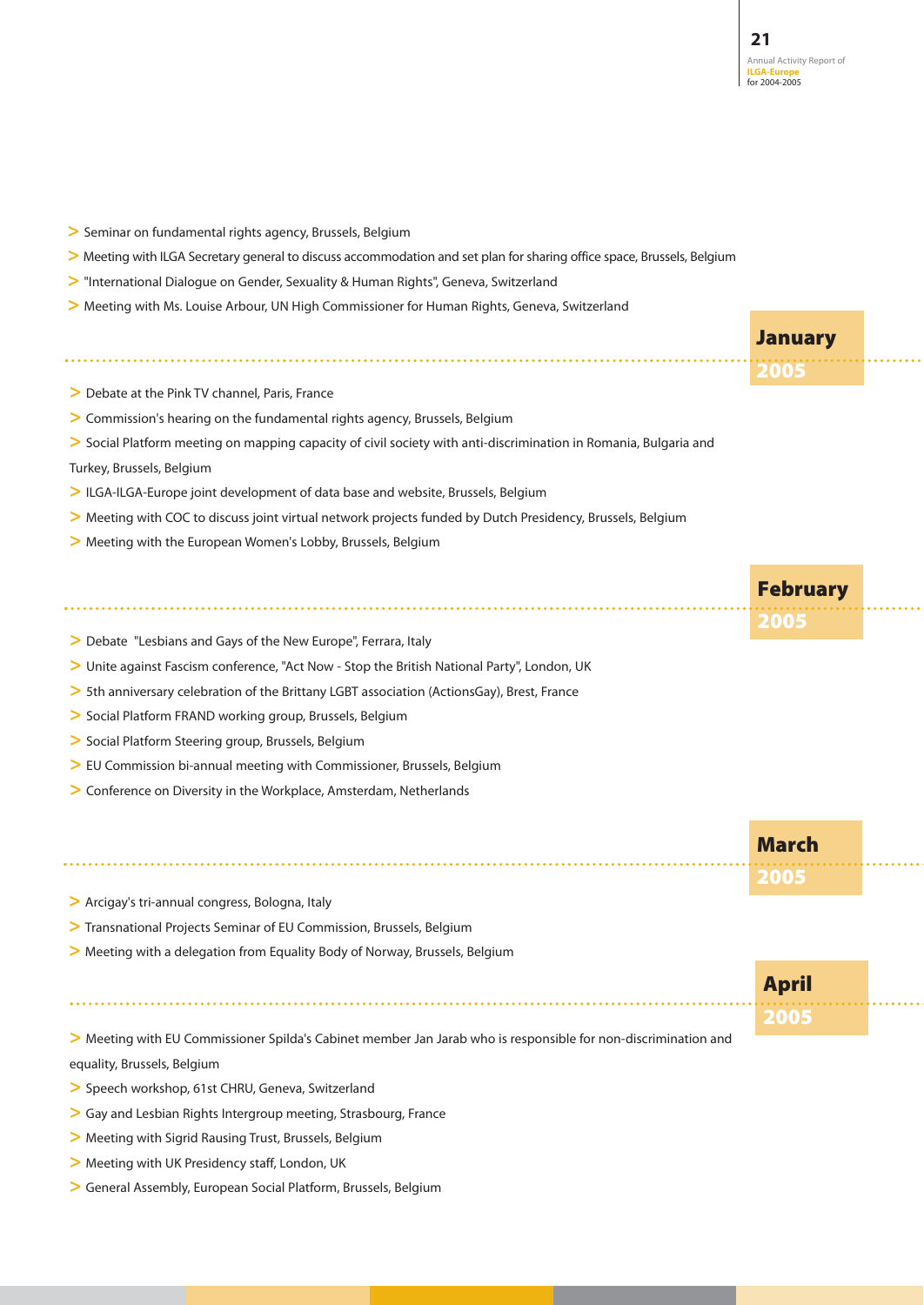**>** "Culture for Tolerance" festival, human rights monitoring and fundraising workshops, Krakow, Poland

**>** Annual conference of the Action Programme to Combat Discrimination "Access to Justice: Knowing, understanding and asserting rights to equal treatment", Lisbon, Portugal

- **>** ILGA-Europe EU Network meeting, Brussels, Belgium
- **>** IGLYO Study Session on Bullying and Isolation of LGBT young people, Strasbourg, France
- **>** European Parliament hearing on fundamental rights and anti-discrimination in the EU, Brussels, Belgium
- **>** UN Commission on Human Rights, Geneva, Switzerland

**>** "Our Children, inside society and not outside" - Biannual conference of the German Parents of LGBT group (BEFAH), Berlin, Germany

#### **May 2005**

- **>** Celebrations for the 20th anniversary of Arcigay, Rome, Italy
- **>** For Diversity Against Discrimination campaign, EU Commission's Journalist of the Year Award, Brussels, Belgium
- **>** Meeting with the European Studies students, Maastricht, Netherlands
- **>** Pride, Chisinau, Moldova
- **>** Recruitment for the post of the Programmes Director, Brussels, Belgium
- **>** Brussels Pride, Belgium
- **>** Meeting with Werner Hoyer, chairperson of the European Liberal Democrat and Reform (ELDR) Party, Cologne, Germany

#### **June 2005**

- **>** European Gay Police conference, London, UK
- **>** Lesbian and Gay Rights Intergroup meeting, European Parliament, Strasbourg, France
- **>** Lesbian and Gay Rights Intergroup meeting, European Parliament, Brussels, Belgium
- **>** Bi-annual Meeting with the anti-discrimination Unit of the European Commission, Brussels, Belgium
- **>** Paris Pride, France
- **>** Conference on the status of LGBT asylum seekers, Brussels, Belgium
- **>** Meeting with staff from Finnish Presidency, Brussels, Belgium
- **>** Luxembourg EU Presidency on anti-discrimination, Luxembourg
- **>** Seminar on human rights of LGBT people in third countries, Cologne, Germany
- **>** Social Platform Seminar on multiple discrimination, Brussels, Belgium
- **>** Social Platform Seminar on human rights impact assessment, Brussels, Belgium
- **>** Social Platform FRAND working group, Brussels, Belgium
- **>** Queer Solidarity events at Europride, Oslo, Norway
- **>** OSCE Conference on Anti-Semitism and Related Intolerance, Cordoba, Spain
- **>** Final voting on same-sex marriage at the Spain's parliament, Madrid, Spain
- **>** Madrid Pride, Spain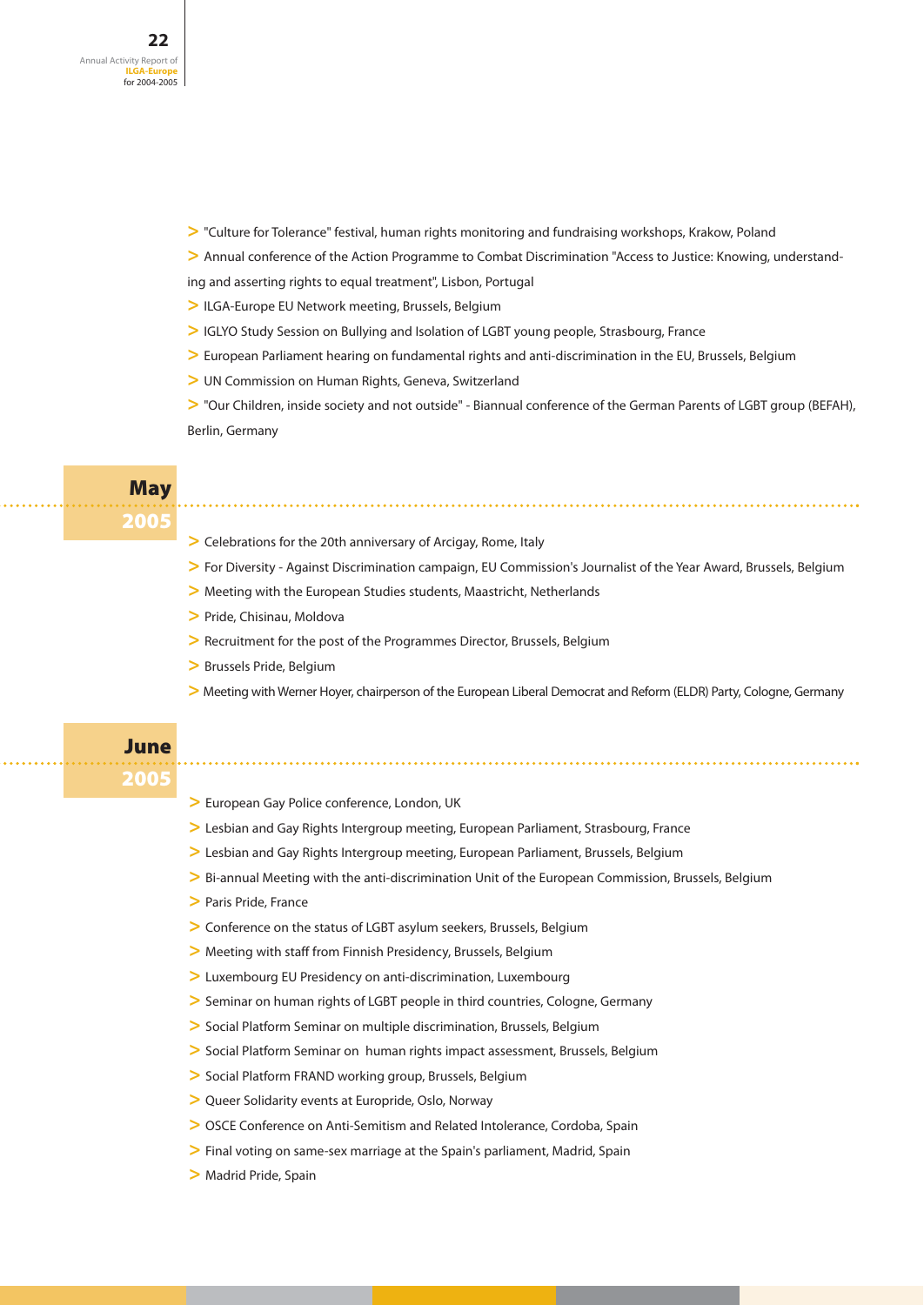|                                                                                                                  | <b>July</b>      |  |
|------------------------------------------------------------------------------------------------------------------|------------------|--|
|                                                                                                                  | 2005             |  |
| > London Unite, 'Rise' festival, London, UK                                                                      |                  |  |
| > Riga Pride, Latvia                                                                                             |                  |  |
| > Recruitment for the post of the Policy Officer (Networks), Brussels, Belgium                                   |                  |  |
| > ReLAP Lobby Training on EU / Council of Europe Mechanisms for promotion of LGBT Rights, Ohrid, Macedonia       |                  |  |
| > Cologne Pride, Germany                                                                                         |                  |  |
|                                                                                                                  | <b>August</b>    |  |
|                                                                                                                  | 2005             |  |
| > Tallinn Pride, Estonia                                                                                         |                  |  |
| > Meeting with IGLYO concerning the IGLYO/ILGA Partnership on the Social Inclusion-Youth Project, Amsterdam, the |                  |  |
| Netherlands                                                                                                      |                  |  |
| > Meeting with OSCE Personal Representative of the Chairman in Office, co-hosted by Social Platform and ODIHR,   |                  |  |
| Brussels, Belgium                                                                                                |                  |  |
|                                                                                                                  |                  |  |
|                                                                                                                  | <b>September</b> |  |
|                                                                                                                  | 2005             |  |
| > Social Platform FRAND working group, Brussels, Belgium                                                         |                  |  |
| > Lesbian and Gay Rights Intergroup meeting, European Parliament, Strasbourg, France                             |                  |  |
| > HDIM meeting of OSCE, Warsaw, Poland                                                                           |                  |  |
| > Meeting with LGLHRC, New York, United States                                                                   |                  |  |
| > Meeting with potential funders, donors and donor advisers, New York, United States                             |                  |  |
|                                                                                                                  |                  |  |
|                                                                                                                  | <b>October</b>   |  |
|                                                                                                                  | 2005             |  |
| > Seminar "Youth for LGBT Youth, Riga, Latvia                                                                    |                  |  |

- **>** Annual conference, Paris France
- > Social Platform Conference: "Building social policies on fundamental rights", Brussels, Belgium
- **>** Hearing by the network of independent experts, Brussels, Belgium
- **>** Seminar to mark the entry into force of Protocol No. 12, Council of Europe, Strasbourg, France
- **>** EU UK Presidency conference on Social Inclusion: Fourth Roundtable on Social Inclusion, Glasgow, Scotland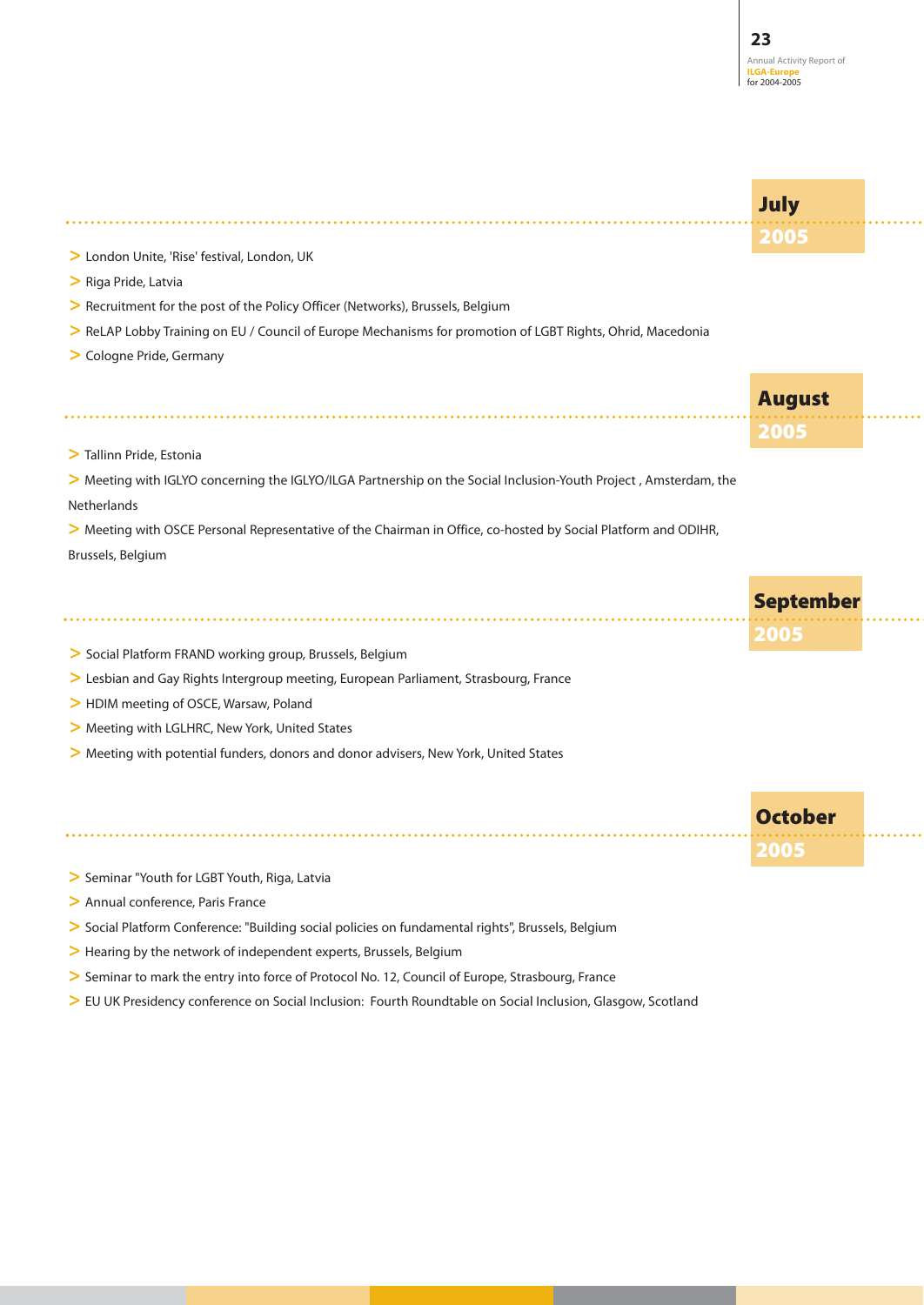## List of publications

**As indicated in the work programme responses were prepared and circulated to various initiatives of the EU Commission, position papers written in relation to particular social policy initiatives and data-bases developed of resource material that would be of use to member organisations. In addition the newsletter, Euroletter, two publications and the web-site continue to provide resource and information to member organisations and the wider public. In addition a number of responses to European Parliament Reports were made and amendments proposed - in particular in the area of human rights.**

#### **A list of the publications in the year includes:**

- **\*** Memorandum to Luxembourg Presidency
- **\*** Memorandum to UK Presidency
- **\*** Position Papers on:
	- PROGRESS
		- Review of Lisbon Strategy
		- European Social Fund
		- European Social Agenda
		- Fundamental Rights Agency
		- Human Rights in Third countries
- **\*** Briefing on Protocol 12 to the European Convention of Human Rights
- **\*** Guideline on Freedom of Movement Directive
- **\*** Guideline of Asylum and Migration Direction
- **\*** Going beyond the law: Promoting equality in employment
- **\*** Rights, not crimes: the EU's role in ending criminalisation of same-sex acts in third countries
- **\*** Report on Max Planck Institute Legal Research on Transexuality and International Law
- **\*** Report on LGBT health issues in Romania, Moldova and Hungary
- **\*** Resource list on Social Inclusion youth issues
- **\*** Factsheets/EU Guidelines and Guidelines to all European Institutions ILGA-Europe works towards
- **\*** Euroletter
- **\*** Newsletter
- **\*** Web-site information updates
- **\*** Media Releases